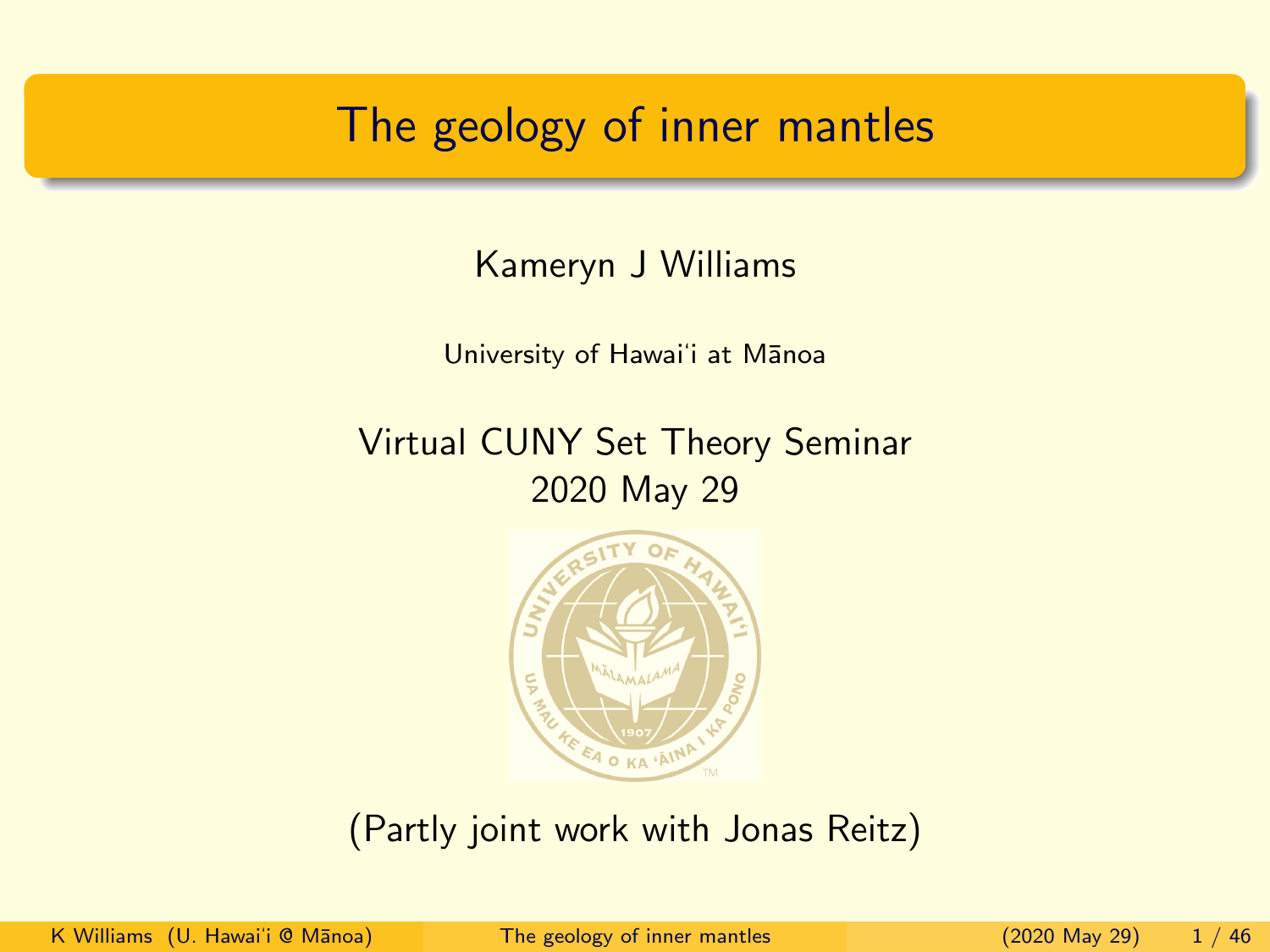## **<sup>o</sup>** Introduction

A crash course in geology

- **Positive Results**
- **2** Negative Results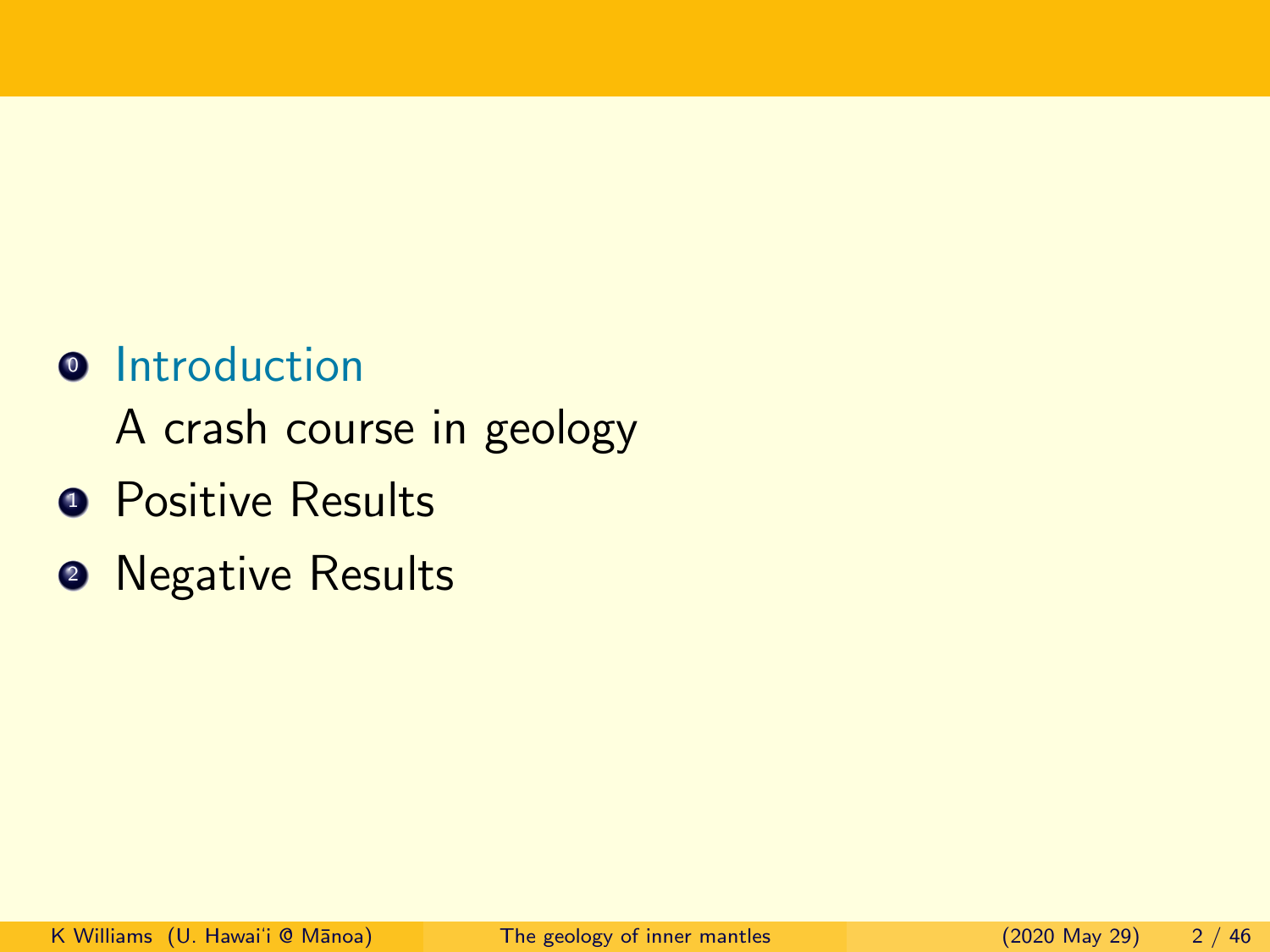Definition

Forcing is cool and all, but what if we forced backward???

A ground is an inner model  $W \subseteq V$  so that V is a (set) forcing extension of W.

## Theorem (Laver, Woodin)

(Over ZFC) The grounds are uniformly first-order definable.

## Theorem (Usuba)

(Over ZFC) The grounds are strongly downward directed. If you take a set-sized collection  $\{W_i:i\in I\}$  of grounds then there is a ground  $W \subseteq W_i$  for all  $i \in I$ .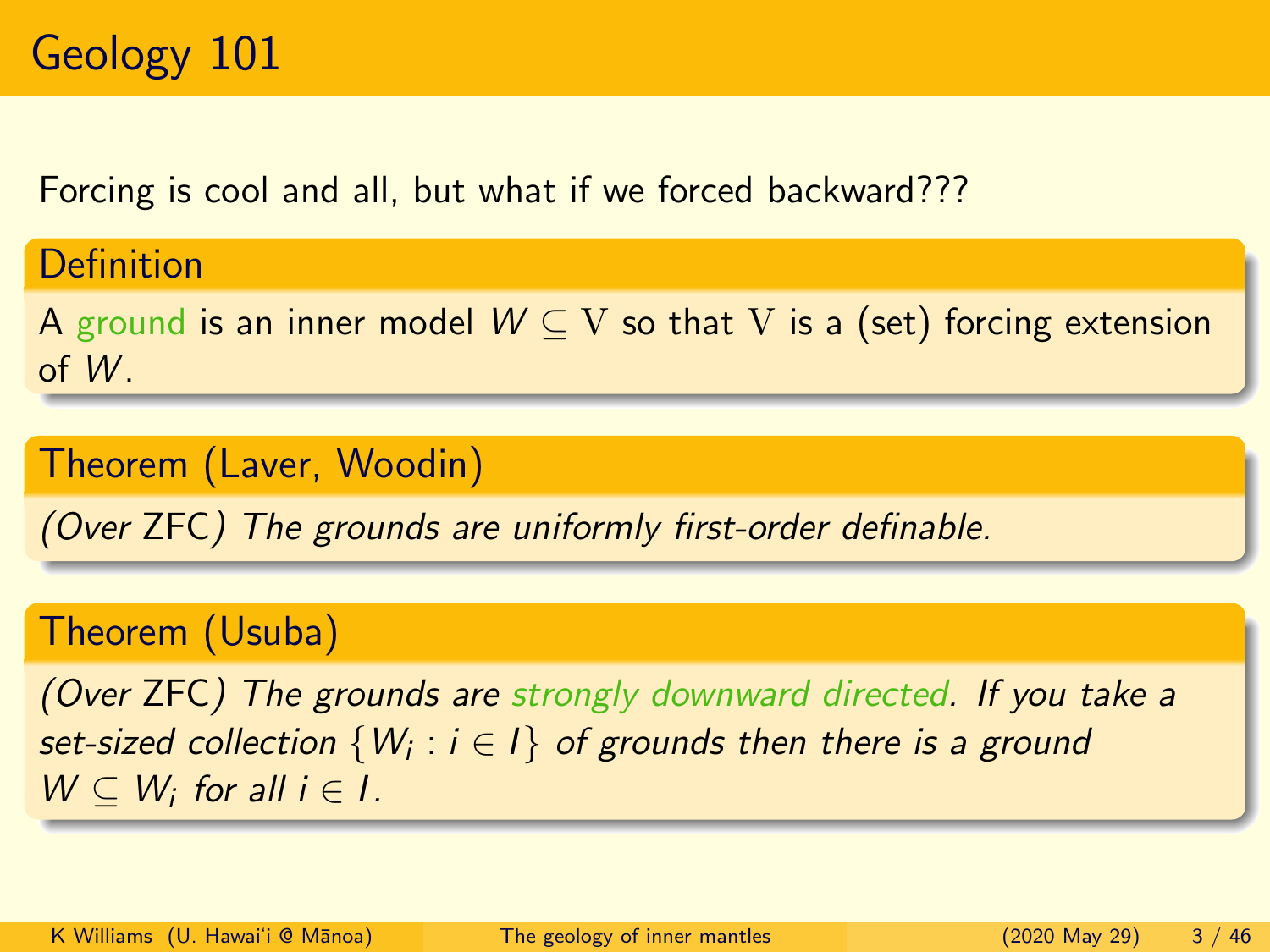Open question: Are the grounds uniformly first-order definable over ZF?

- (Gitman–Johnstone) If V is an extension of W by a poset of cardinality  $\leq \delta$  and  $W \models DC_{\delta}$  then W is definable in V.
- (Usuba) If there is a proper class of Löwenheim–Skolem cardinals then the grounds are uniformly first-order definable.
- (Usuba) If there is a proper class of Löwenheim–Skolem cardinals then the symmetric grounds are uniformly first-order definable.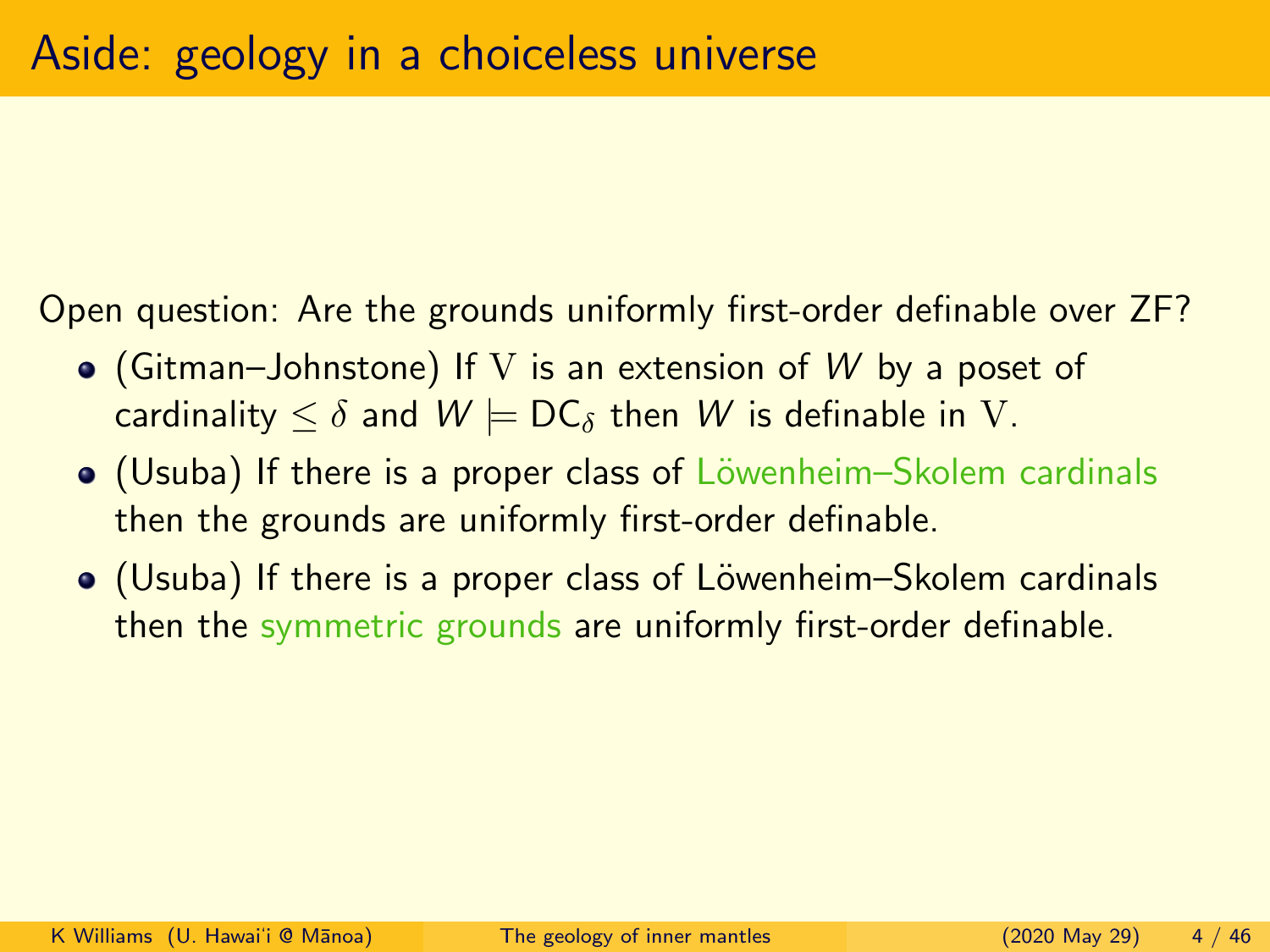The mantle M is the intersection of the grounds. It is an inner model of ZFC. Indeed, it is the largest (set) forcing invariant inner model.

Examples:

- $M^L = I$ .
- **•** If you do nontrivial set forcing over L then  $M^{L[g]} = L$  is a ground of  $L[g]$ .
- If you force with a class product of Cohen forcings over L then  $M^{L[G]} = L$  is not a ground of  $L[G]$ .
- $\bullet$  (Usuba) If there is an extendable cardinal then M is a ground of V.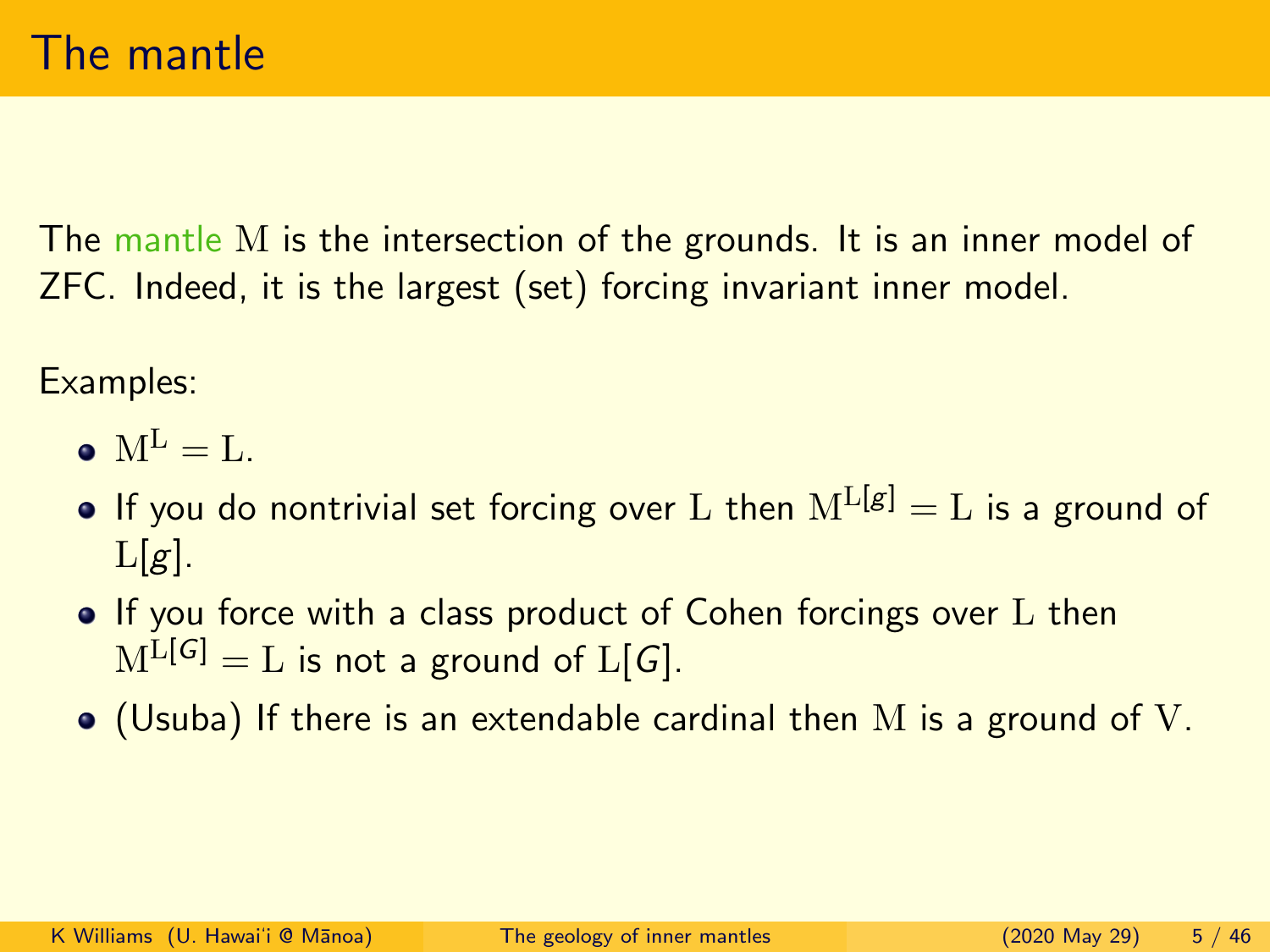Simple examples show that M can be V or can be far from V. Can we make a general statement?

#### Theorem (Fuchs–Hamkins–Reitz)

There is a class forcing notion which forces the ground model to be the mantle of the extension, and there is a class forcing notion which forces the extension to be its own mantle.

#### **Corollary**

The theory of the mantle is ZFC.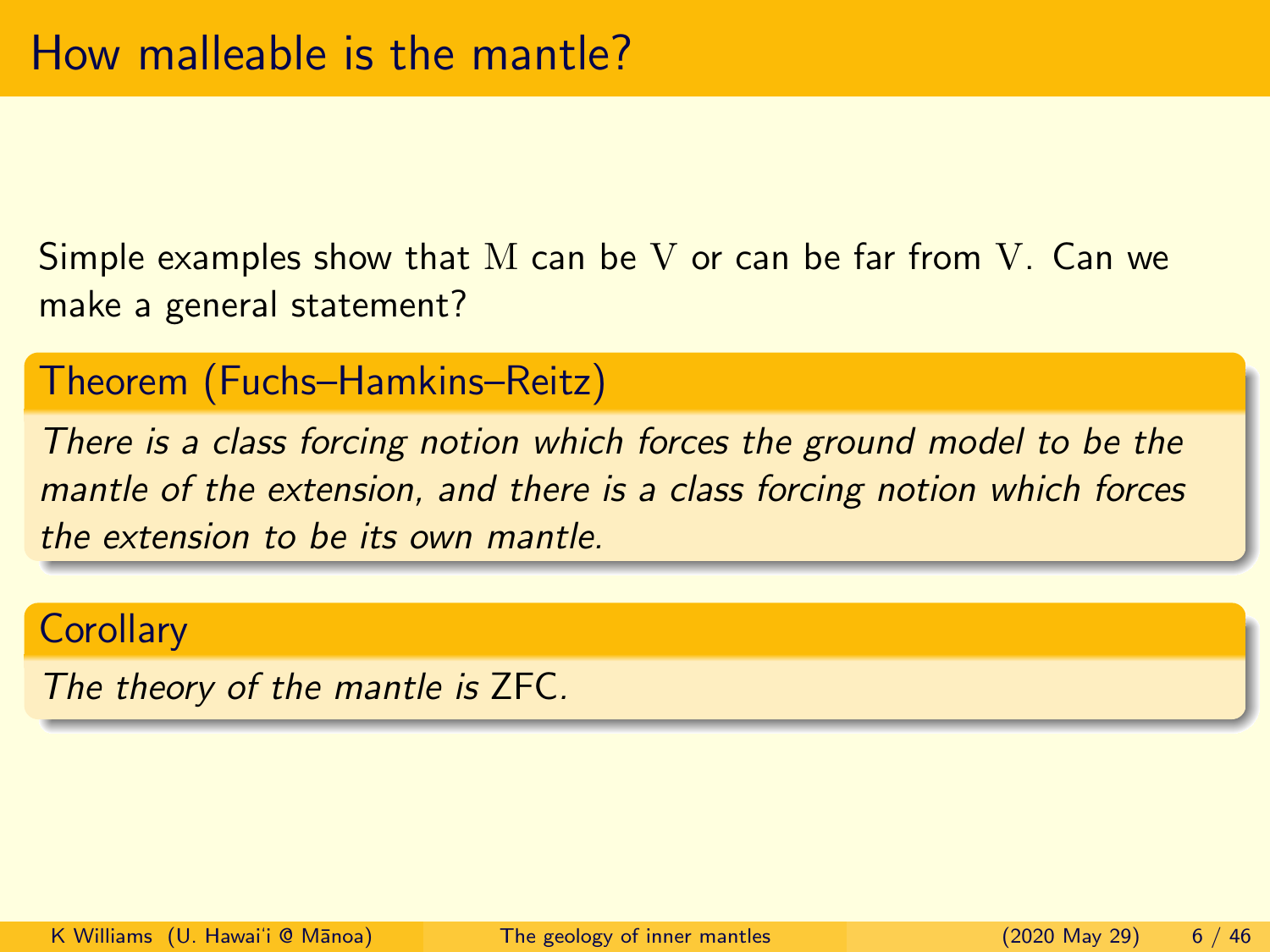#### Lemma

If  $W \subset V$  is a ground then W agrees with V on a tail of the continuum pattern.

To force  $V = M$  it suffices to code every set of ordinals cofinally often into the continuum pattern.

A slick way to do that: force with an Ord-length iteration of lottery sums to generically pick at each stage  $\alpha$  to either make GCH hold at  $\alpha$  or fail at α.

- Pick an appropriately spaced out and absolutely definable coding region R.
- Use a set-support iteration.
- At stage  $\alpha \in R$  use  $\text{Add}(\alpha, (2^{<\alpha})^{++}) \oplus \text{Add}(\alpha^+, 1)$ .

A density argument then shows that  $V = M$  in the extension.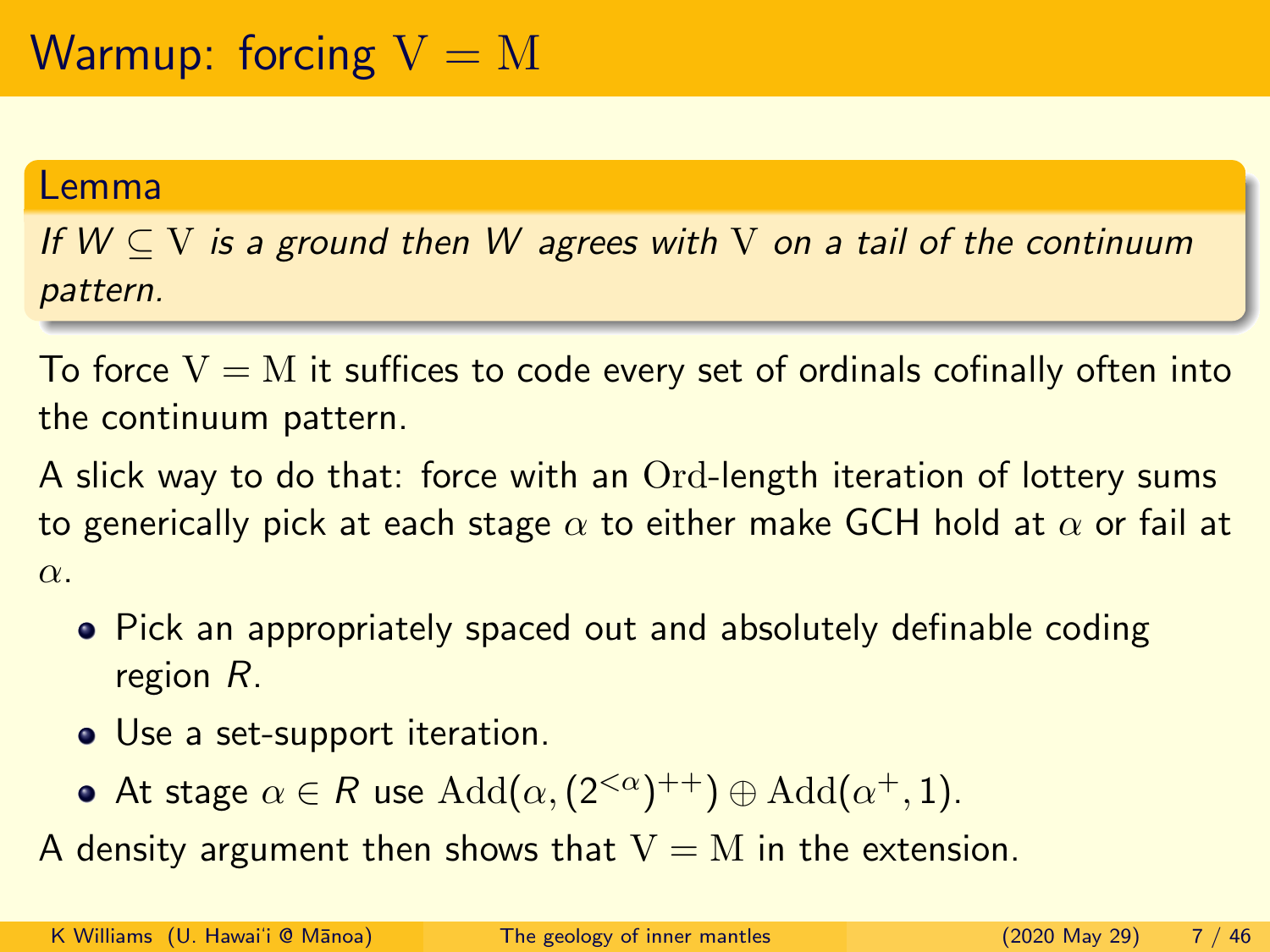# Forcing  $V = M^{V[G]}$

We want to code all of V into the mantle of  $V[G]$ , but nothing more. Solution: force with a product instead of an iteration!

$$
\mathbb{P} = \prod_{\alpha \in R} \text{Add}(\alpha, (2^{<\alpha})^{++}) \oplus \text{Add}(\alpha^+, 1) \qquad \text{(set-support)}
$$

Claim

If 
$$
x \in V
$$
 is a set of ordinals then  $x \in M^{V[G]}$ .

By a density argument  $x$  is coded cofinally often into the continuum pattern in R.

#### Claim

If  $x \notin V$  then  $x \notin M^{V[G]}$ .

Split  ${\mathbb P}$  into  ${\mathbb P}_{\mathsf{head}} \times {\mathbb P}^{\mathsf{tail}},$  a product of set forcing  ${\mathbb P}_{\mathsf{head}}$  and  $|x|^+$ -closed  $\mathbb{P}^{\mathsf{tail}}.$  Then  $x$  had to be added by  $\mathbb{P}_{\mathsf{head}}.$  But then  $\mathrm{V}[G^{\mathsf{tail}}]$  is a ground which misses x.

K Williams (U. Hawai'i @ Mānoa) [The geology of inner mantles](#page-0-0) (2020 May 29) 8 / 46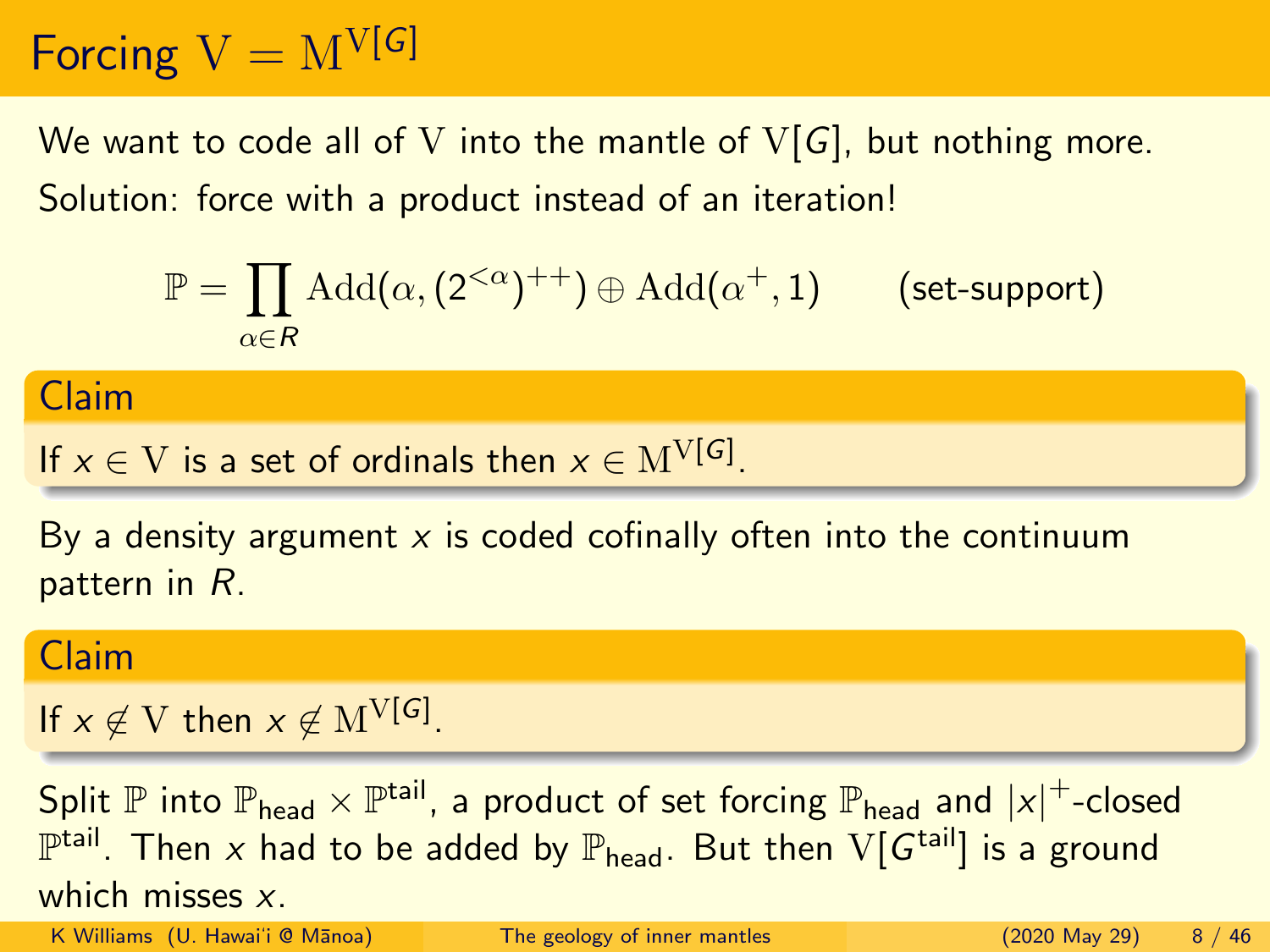Every universe is the mantle of some larger universe. In particular, the larger universe of which your universe is the mantle is itself the mantle some even larger universe, and so on. Looking from the downward direction: It is sensible to ask about the mantle of the mantle, the mantle of the mantle of the mantle, and so on. And it is sensible to ask whether these are different.

#### Definition

The sequence of inner mantles  $M^{\eta}$  for  $\eta \in$  Ord is defined recursively:

- $\bullet$  M<sup>0</sup> = V
- $\bullet \mathbf{M}^{\eta+1} = \mathbf{M}^{\mathbf{M}^{\eta}}$
- $\mathrm{M}^\gamma=\bigcap_{\eta<\gamma}\mathrm{M}^\eta$  for limit  $\gamma$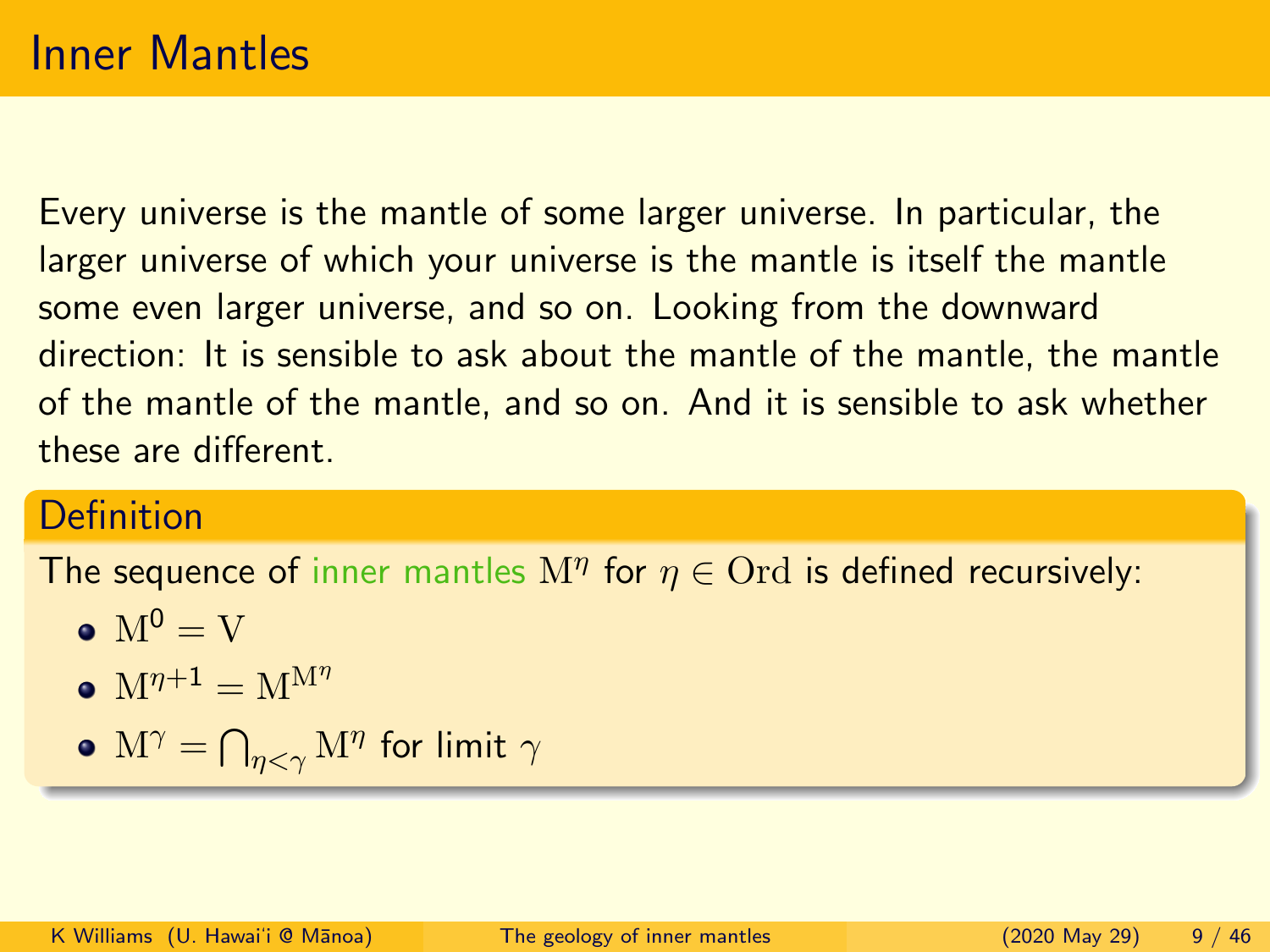#### Question (Fuchs–Hamkins–Reitz)

Is there a class forcing to force the ground model to be the  $\eta$ -th inner mantle of the extension?

## Question (Fuchs–Hamkins–Reitz)

What happens, consistently, at limit stages  $\gamma$ ? Specifically:

- Is it consistent that  $M^{\gamma}$  is a definable class but does not satisfy AC?
- Is it consistent that  $M^{\gamma}$  is not a definable class but each  $M^{\eta}$  is for  $\eta < \gamma$ ?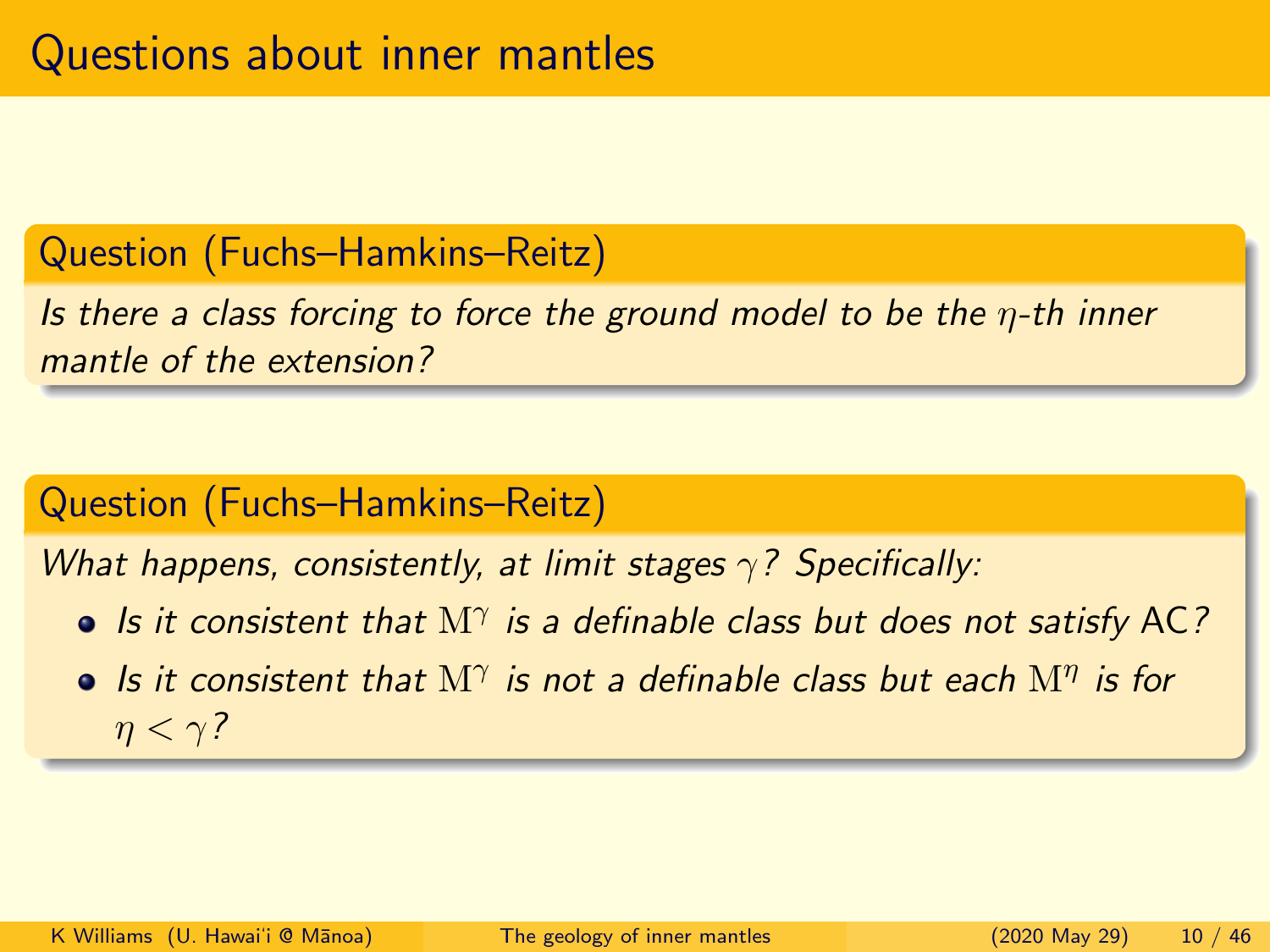## Aside: iterated HOD

#### Definition

- $\bullet$  HOD<sup>0</sup> = V
- $HOD^{\eta+1} = HOD^{HOD^{\eta}}$
- $\mathrm{HOD}^\gamma = \bigcap_{\eta < \gamma} \mathrm{HOD}^\eta$  for limit  $\gamma$

#### Theorem (McAloon, Jech, Zadrożny)

Every model is the  $HOD^{\eta}$  of a class forcing extension.

Theorem (McAloon)

Consistently  $\text{HOD}^{\omega}$  is a definable inner model of  $\neg$ AC.

## Theorem (Harrington)

Consistently  $\text{HOD}^{\omega}$  is not a definable class.

K Williams (U. Hawai'i @ Mānoa) [The geology of inner mantles](#page-0-0) (2020 May 29) 11 / 46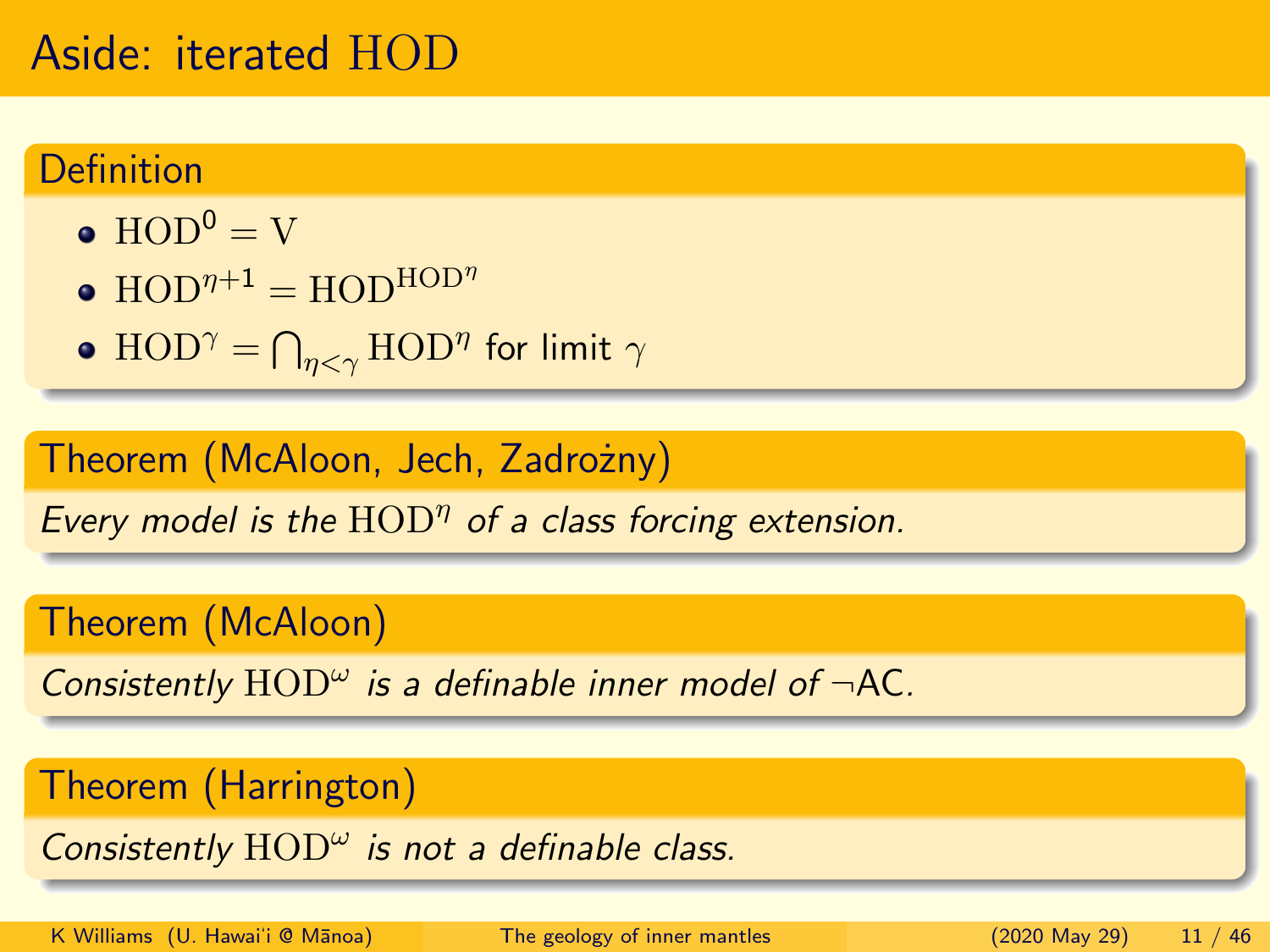The Fuchs–Hamkins–Reitz forcings from before yield models where  $M = HOD$ . Can we separate them?

## Theorem (Fuchs–Hamkins–Reitz)

Let V be any model of set theory. Then there are class forcing extensions V[G] and V[H] satisfying:

• 
$$
V = M^{V[G]} \subsetneq HOD^{V[G]} = V[G].
$$

• 
$$
V = HOD^{V[H]} \subsetneq M^{V[H]} = V[H].
$$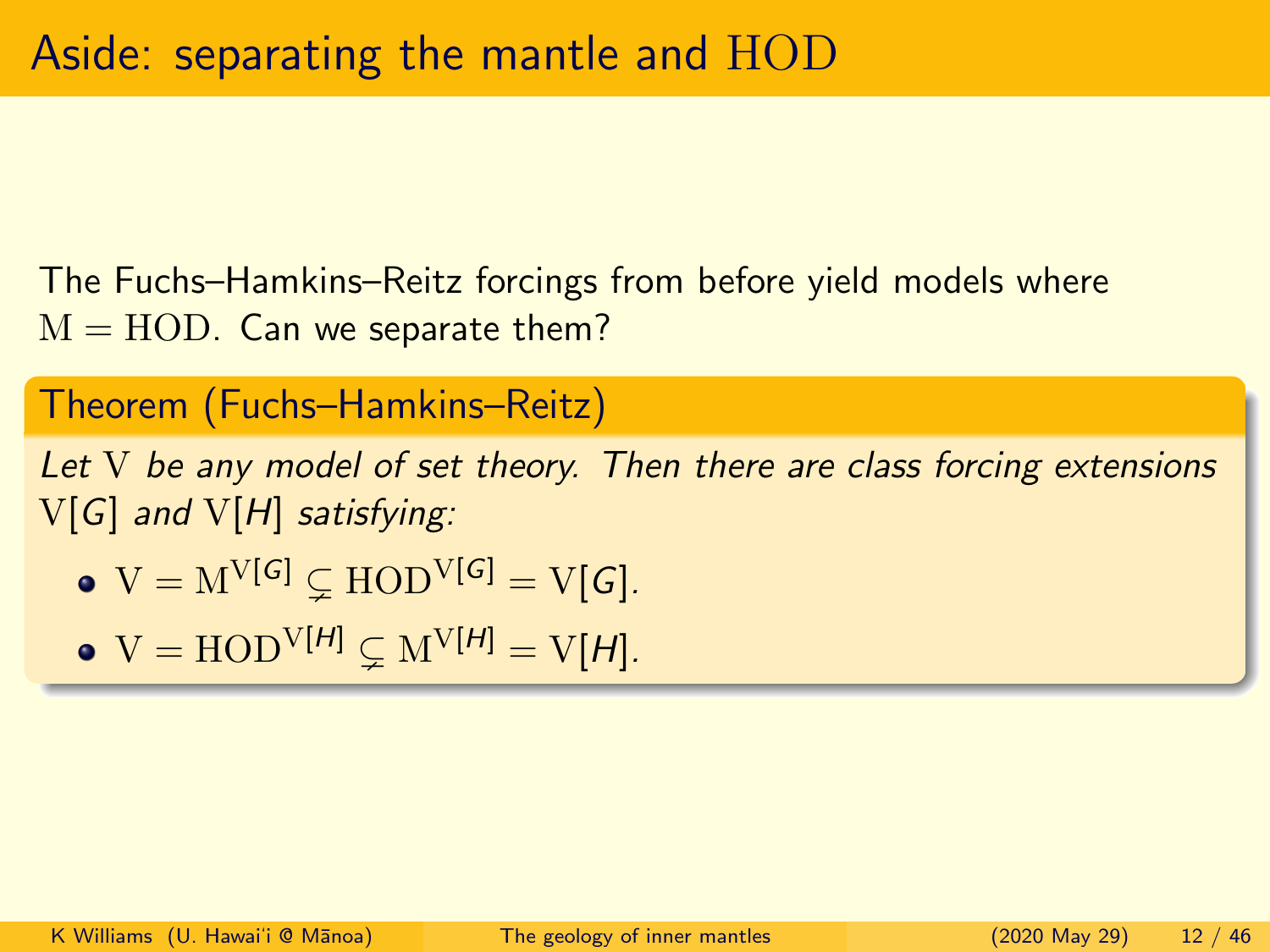# **<sup>o</sup>** Introduction

- **•** Positive Results (Joint with Reitz) Creationism for set theoretic geology
- **2** Negative Results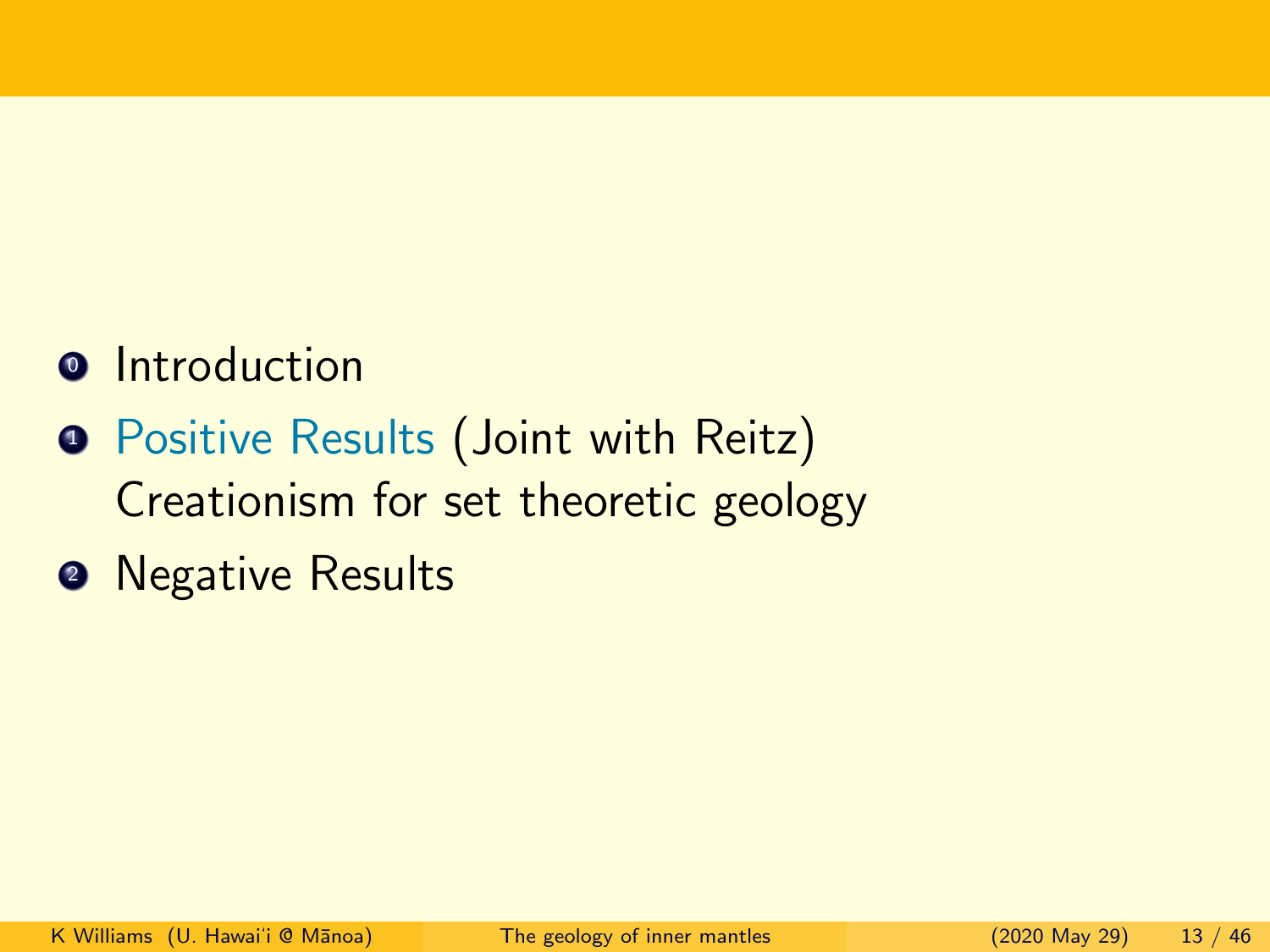## Theorem (Reitz–W.)

There is a class forcing notion  $\mathbb{M}(\eta)$ , uniformly definable in a parameter  $\eta \in \text{Ord}$ , so that forcing with  $\mathbb{M}(\eta)$  produces a model V[G] satisfying

 $\mathrm{V}=(\mathrm{M}^\eta)^{\mathrm{V}[\mathcal{G}]}$ 

where  $M^i \supseteq M^{i+1}$  for all  $i < \eta$ .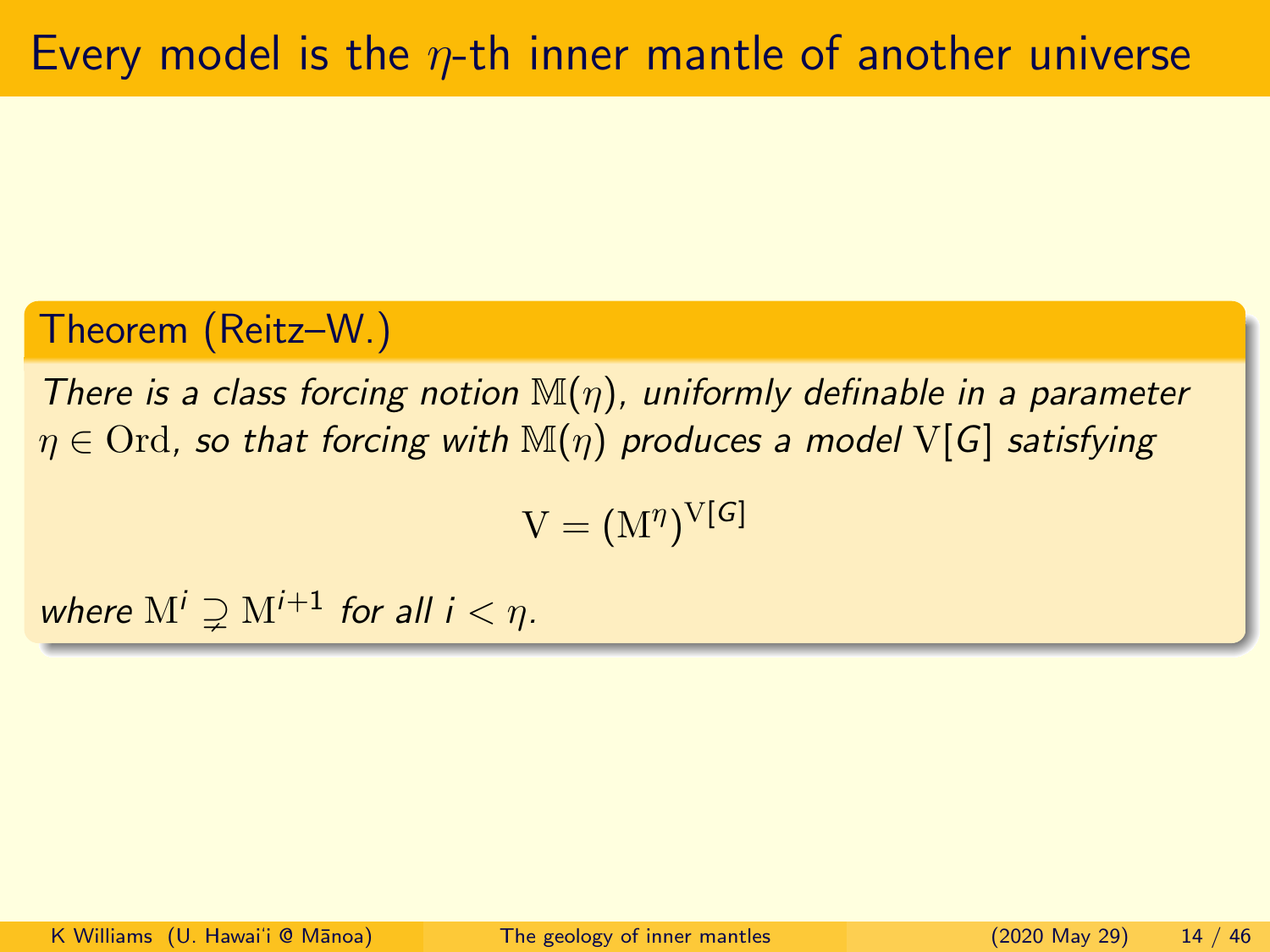If  $\eta$  is finite, this is easy. Just repeatedly force with the Fuchs–Hamkins–Reitz partial order. Then you get  $V[\vec{G}] = V[G_1] \cdots [G_n]$ satisfying

- $(\mathrm{M}^1)^{\operatorname{V}[\vec{\mathcal{G}}]} = \operatorname{V}[\mathcal{G}_1] \cdots [\mathcal{G}_{\eta-1}];$
- $(\mathrm{M}^2)^{\mathrm{V}[\vec{\mathcal{G}}]} = \mathrm{V}[\mathcal{G}_1] \cdots [\mathcal{G}_{\eta-2}];$

$$
\bullet \quad \blacksquare
$$

$$
\bullet \ \ ( \mathrm{M}^{\eta-1} )^{\mathrm{V}[\vec{G}]} = \mathrm{V}[\mathcal{G}_1];
$$

$$
\bullet \ \left(\mathbf{M}^{\eta}\right)^{\mathbf{V}[\vec{\mathcal{G}}]}=\mathbf{V}.
$$

. . .

The problem: the order of the inner mantles reverses the order of the iteration. For infinite  $\eta$ , we want to force with an  $\eta^\star$ -iteration of class products, not an  $\eta$ -iteration.

Set theorists do not have a general theory of iterations on ill-founded orders. But we can handle this specific case.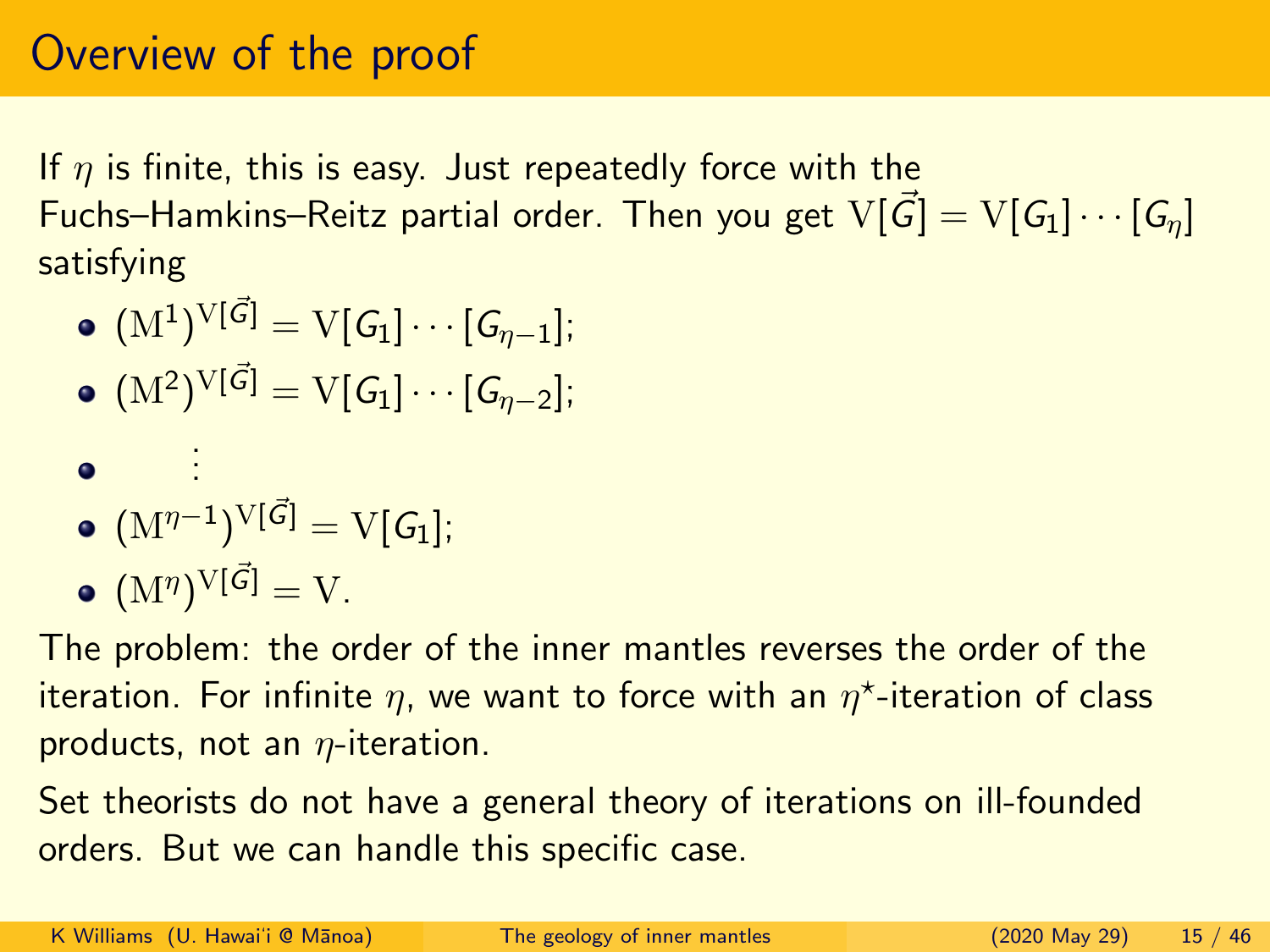# Defining the forcing  $\mathbb{M}(n)$



- $\bullet$  R is the coding region.
- $q < p$ .
- Split  $R$  into congruence classes  $R_i$  for  $i<\eta.$
- Then  $\langle R_{>i} : i \in \eta \rangle$  is a  $\subsetneq$ -descending sequence of ordertype  $\eta.$
- For  $\alpha \in R$  let  $i(\alpha)$  be the unique  $i$  with  $\alpha \in R_i.$
- $p(\alpha)$  is a  $\mathbb{M}(\eta) \restriction (R_{>i(\alpha)} \cap \alpha)$ -name for an appropriate condition.
- p  $(R_{>i(\alpha)} \cap \alpha)$  forces over  $\mathbb{M}(\eta) \upharpoonright (R_{>i(\alpha)} \cap \alpha)$  that  $q(\alpha) \leq p(\alpha)$ .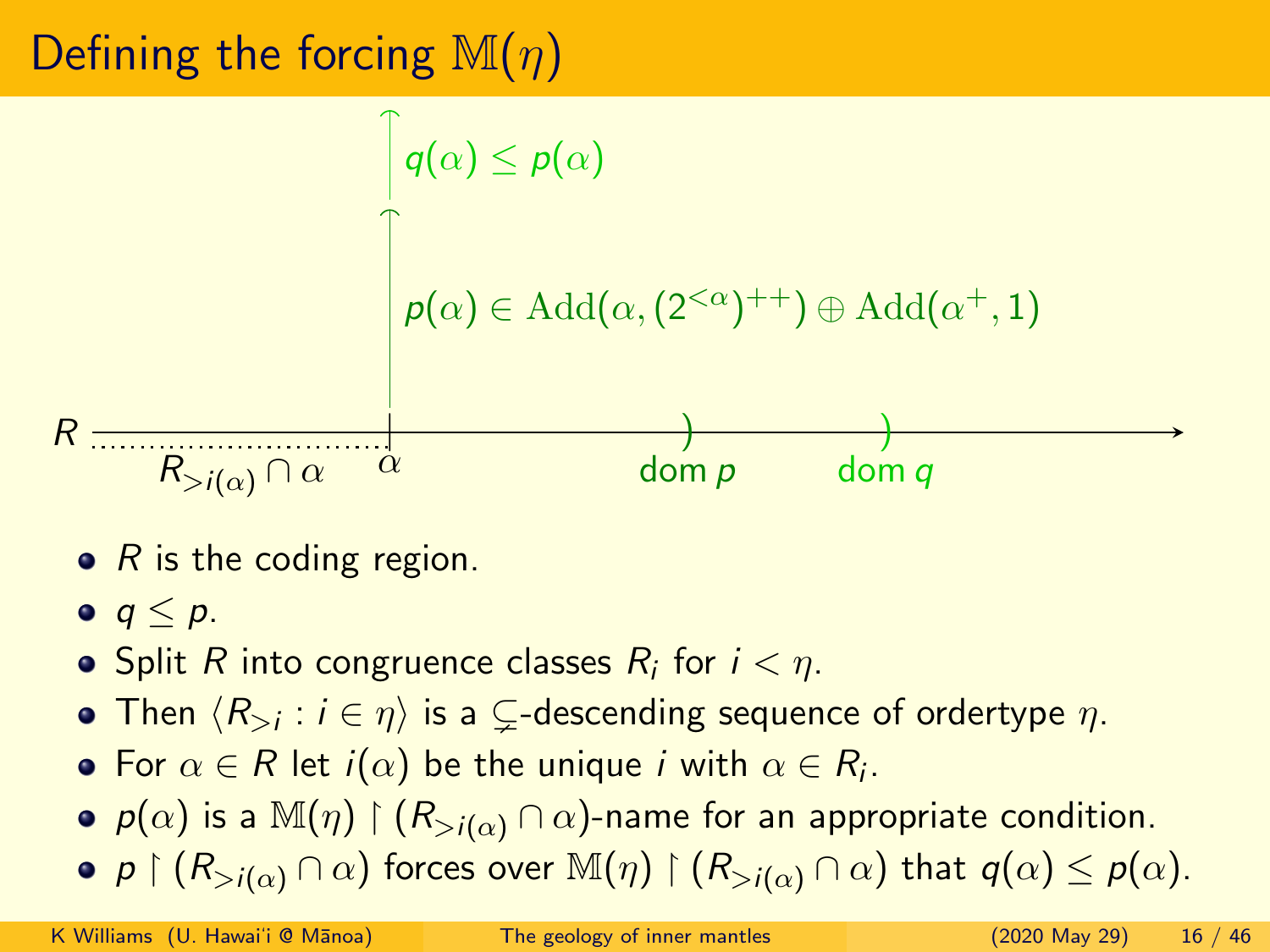# Defining the forcing  $\mathbb{M}(n)$

Fix a suitable coding region  $R.$  Split  $R$  into  $\eta$  many congruence classes  $R_i.$ For  $\alpha\in R$  let  $i(\alpha)$  be the unique  $i<\eta$  so that  $\alpha\in R_i.$  Let  $R_{>i}$  have the obvious meaning.

- $\mathbb{M}(\eta)$  is the class forcing
	- whose conditions are set-sized functions p with domain an initial segment of R
	- so that for all  $\alpha \in$  dom p we have  $p(\alpha)$  is an  $\mathbb{M}(\eta) \restriction (R_{>i(\alpha)} \cap \alpha)$ -name for a condition in  $\text{Add}(\alpha,(2^{<\alpha})^{++})\oplus \text{Add}(\alpha^+,1).$
	- For  $p, q \in \mathbb{M}(\eta)$ , say that  $q \leq p$  if
		- dom  $q \supseteq$  dom  $p$  and
		- for all  $\alpha \in$  dom p we have  $p \restriction (R_{>i(\alpha)} \cap \alpha)$  forces over  $\mathbb{M}(\eta) \restriction (R_{>i(\alpha)} \cap \alpha)$  that  $q(\alpha) \leq p(\alpha)$ .

For later purposes we will need  $\mathbb{M}(\eta)$  to be  $\eta^+$ -closed. This is easily arranged by having  $R$  only contain cardinals  $\geq \eta^+.$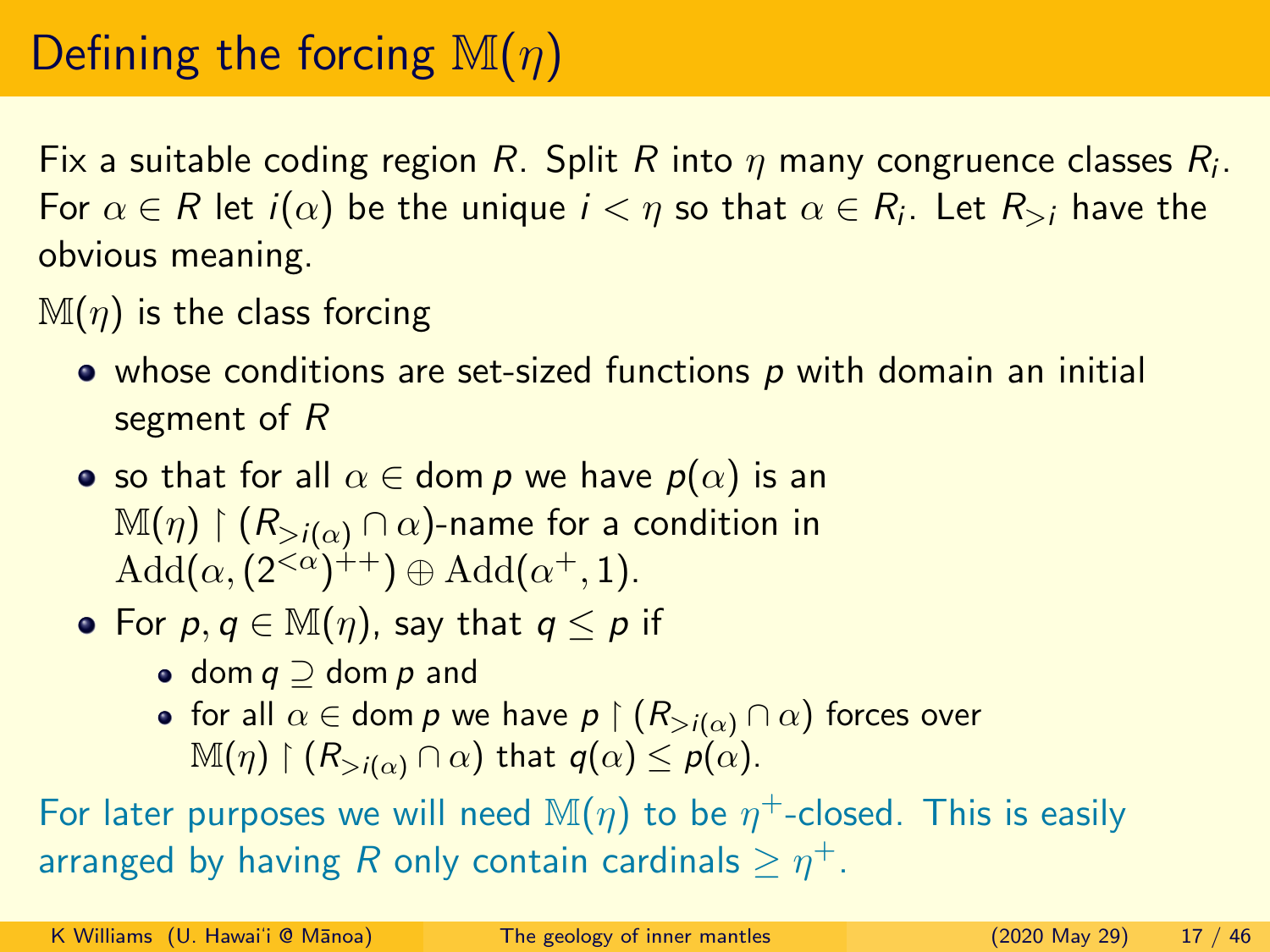- $\bullet$  M( $\eta$ ) was defined as a weird iteration of ordertype Ord. In what sense can we think of it as an iteration of ordertype  $\eta^\star?$
- What closure/distributivity conditions are satisfied by the stages of  $\mathbb{M}(\eta)$ ?
- Does it even preserve ZFC?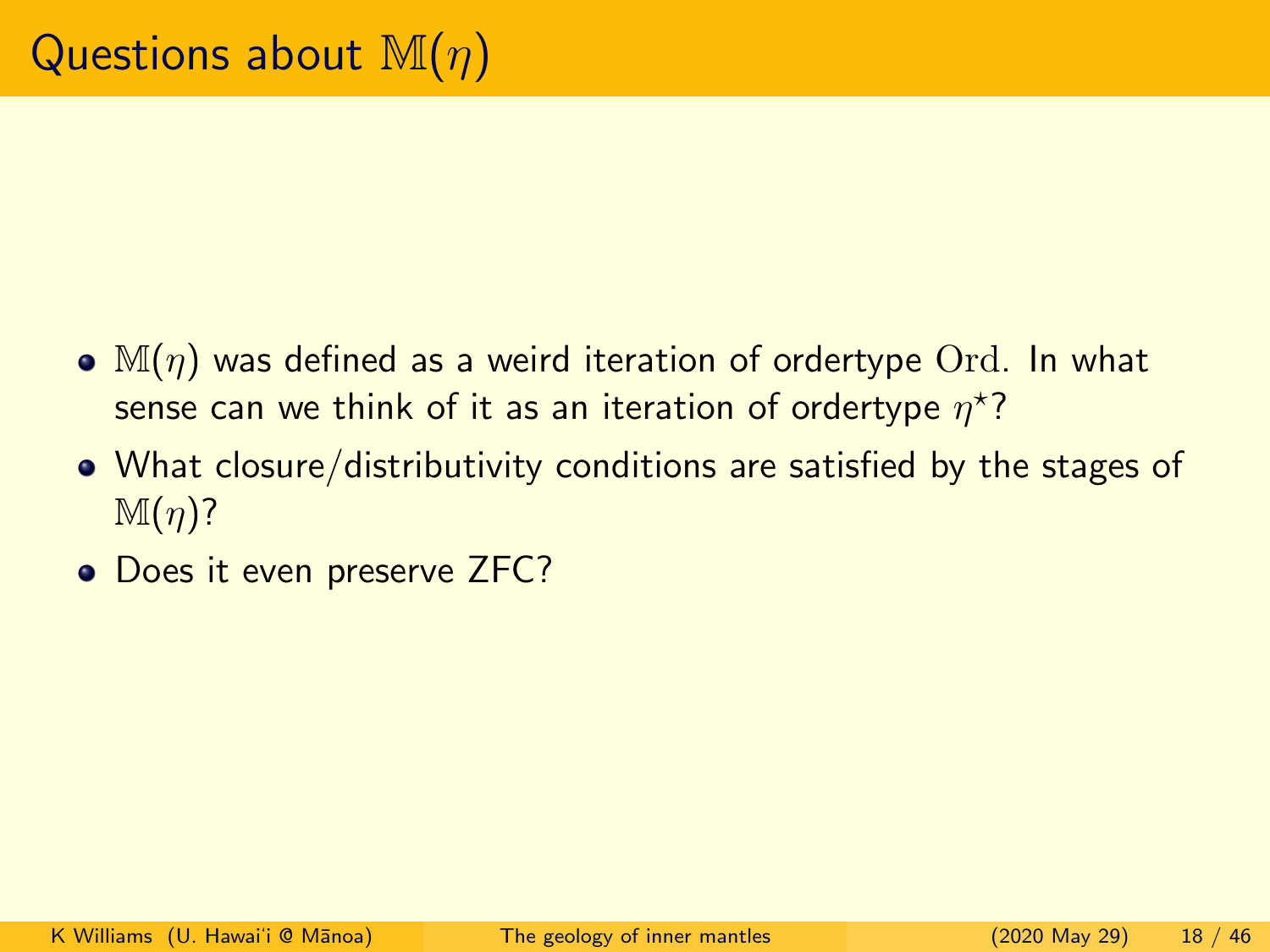In brief: a generalized Cohen iteration is an iteration of Cohen forcings where we use the Cohen poset from some inner model.

## Definition (Reitz)

Let  $\mathbb{P}=\left\langle \mathbb{P}_{\alpha},\dot{\mathbb{Q}}_{\alpha}:\alpha\in R\right\rangle$  be an iteration along a class  $R$  of regular cardinals, with set-support. Then  $P$  is a generalized Cohen iteration if for all  $\alpha \in R$ :

 $\mathbf{D}$   $\dot{\mathbb{Q}}_\alpha$  is a full  $\mathbb{P}_\alpha$ -name for a poset and  $\mathbb{P}_\alpha\Vdash\dot{\mathbb{Q}}_\alpha=\mathrm{Add}(\alpha,\lambda_\alpha)^{\mathrm{V}^{\mathbb{R}_\alpha}}$  , where

$$
\bullet \ \mathbb{R}_\alpha \text{ is a complete suborder of } \mathbb{P}_\alpha;
$$

$$
\bullet \ \mathbb{R}_\alpha \Vdash \big| \widetilde{\rm Add}(\alpha,1)\big| = \Big| \widetilde{\rm Add}(\alpha,1)^{{\rm V}^{\mathbb{R}_\alpha}} \Big|;
$$

$$
\bullet \ \mathbb{R}_{\alpha} \Vdash |\widetilde{\rm Add}(\alpha, \lambda_{\alpha})| = |\widetilde{\rm Add}(\alpha, \lambda_{\alpha})^{{\rm V}^{\mathbb{R}_{\alpha}}}|; \text{ and}
$$

 $\mathbf{S} \ \mathbb{R}_\alpha \Vdash \check{\mathrm{V}} \subseteq \mathrm{V}^{\mathbb{R}_\alpha}$  satisfies the  $\alpha$ -cover property for subsets of  $\lambda_\alpha.$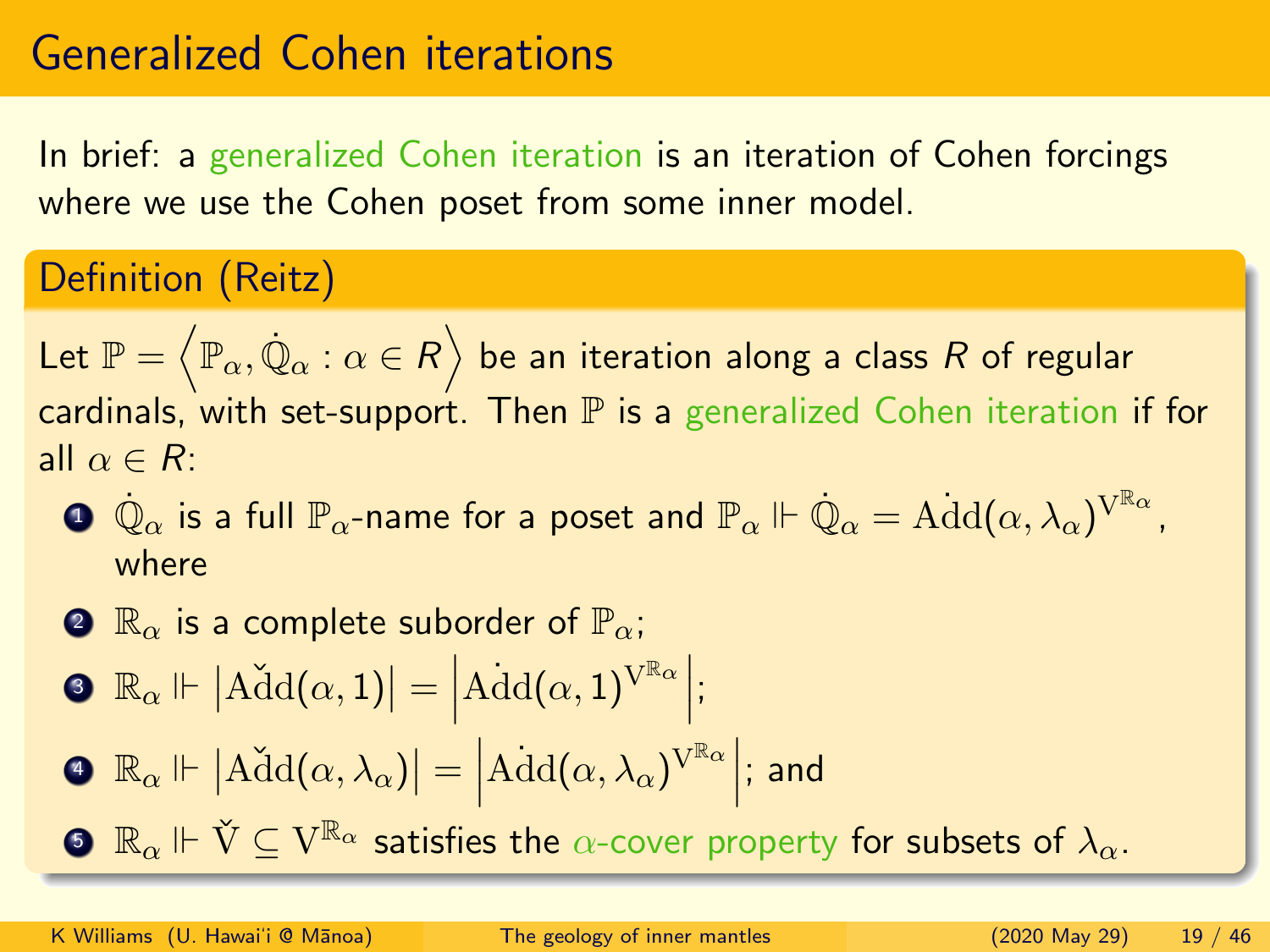#### Theorem (Reitz)

Let  $\mathbb P$  be a generalized Cohen iteration.

- ${\bf D}$  There is a projection map  $\pi:\prod_{\alpha\in R}\mathrm{Add}(\alpha,\lambda_\alpha)\to \mathbb{P}$ , and this projection map commutes with the restriction maps to initial segments of R. That is,  $\pi(p \restriction \alpha) = \pi(p) \restriction \alpha$  and  $\pi \restriction \alpha$  is a projection map.
- **2 P** is a progressively distributive iteration: for  $\alpha \in R$ , **P** factors as  $\mathbb{P} \cong \mathbb{P}_{\alpha} * \mathbb{P}^{\mathsf{tail}}$  where  $\mathbb{P}_{\alpha} \Vdash \mathbb{P}^{\mathsf{tail}}$  is  $\alpha$ -distributive.
- **3** Thus, P preserves ZFC.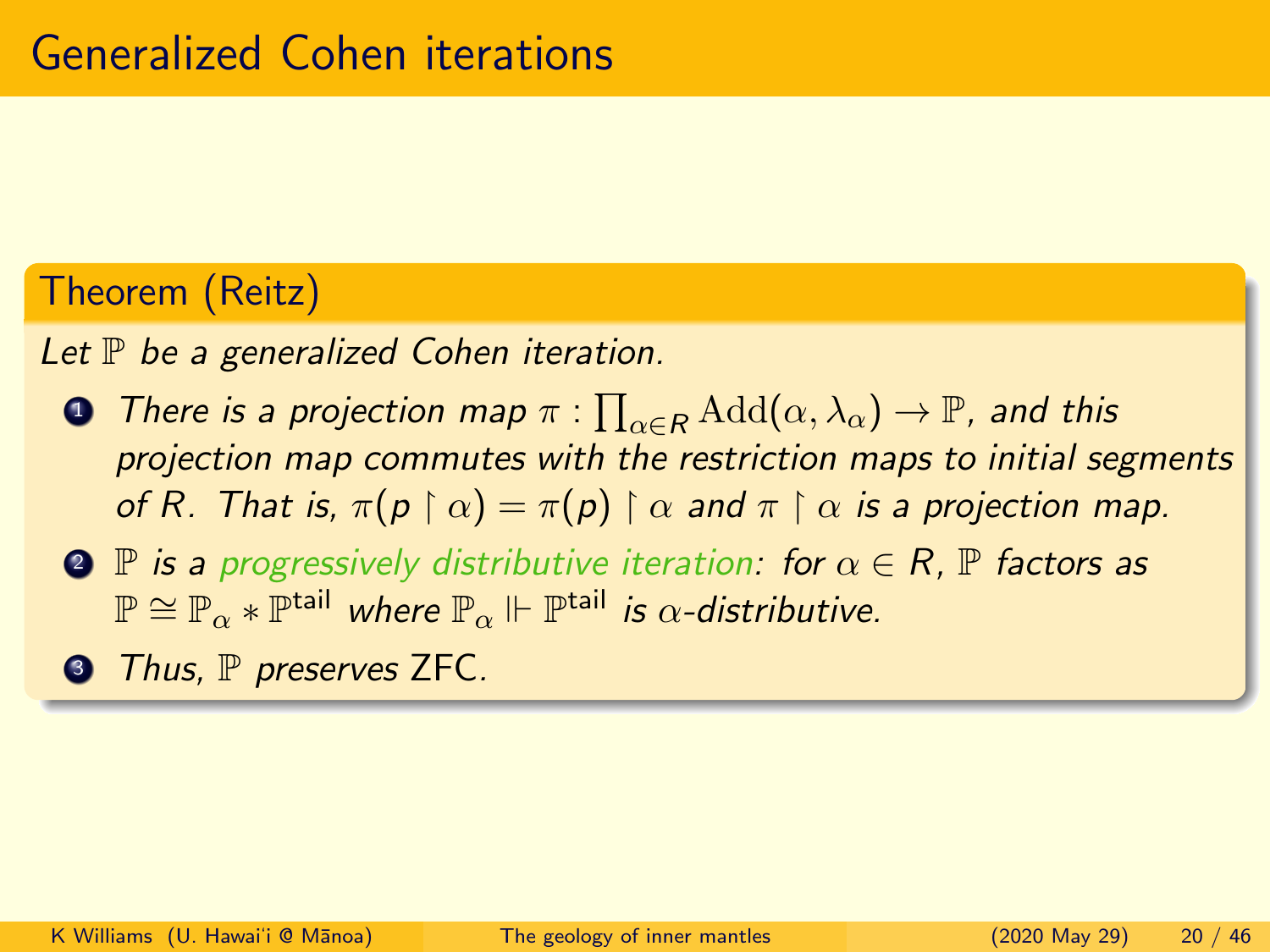Technically,  $\mathbb{M}(\eta)$  is not a generalized Cohen iteration. But morally it is. The use of lottery sums doesn't prevent  $\mathbb{M}(\eta)$  from satisfying the conclusions of the previous slide's theorem.

To summarize:

- $\bullet$  M( $\eta$ ) is a progressively distributive iteration.
- $\mathbb{M}(\eta)$  preserves  $R$  and each  $R_i.$
- The same holds for  $\mathbb{M}(\eta) \restriction R_{\geq i}$ .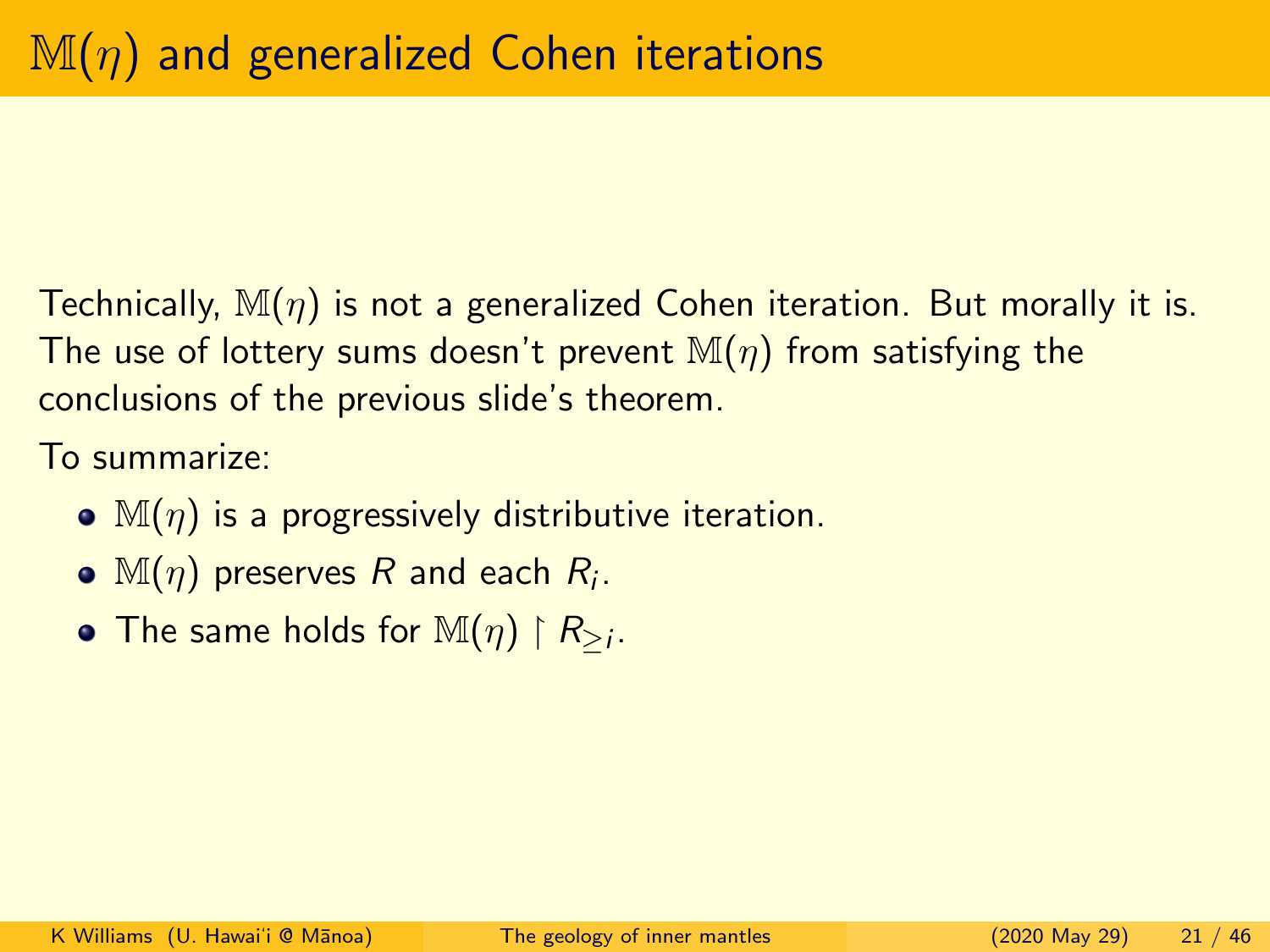# $\mathbb{M}(\eta)$  as an  $\eta^\star$ -iteration

For notational convenience: set  $\mathbb{P} = \mathbb{M}(\eta)$  and  $\mathbb{P}_i = \mathbb{M}(\eta) \restriction R_{\geq i}$ .

**Observation** 

 $\mathbb{P} = \mathbb{P}_0 \supseteq \mathbb{P}_1 \supseteq \cdots \supseteq \mathbb{P}_i \supseteq \cdots \supseteq \mathbb{P}_n$   $i \leq \eta$ 

is a continuous descending chain of class forcing notions, and for  $i < j$  we have  $\mathbb{P}_j$  is a complete suborder of  $\mathbb{P}_i$ . In particular,  $\mathbb P$  factors as  $\mathbb P_i * \dot{\mathbb O}^{\text{tail}}$  for each  $i < n$ .

Let  $G \subseteq \mathbb{P}$  be generic over V, and let  $G_i$  be the restriction of  $G$  to  $\mathbb{P}_i$ . In particular  $G_n$  is the trivial filter over the trivial forcing  $\mathbb{P}_n$ .

#### Claim

For  $i \leq \eta$ ,  $(M^i)^{V[G]} = V[G_i].$ 

Prove this by induction.

K Williams (U. Hawai'i @ Mānoa) [The geology of inner mantles](#page-0-0) (2020 May 29) 22 / 46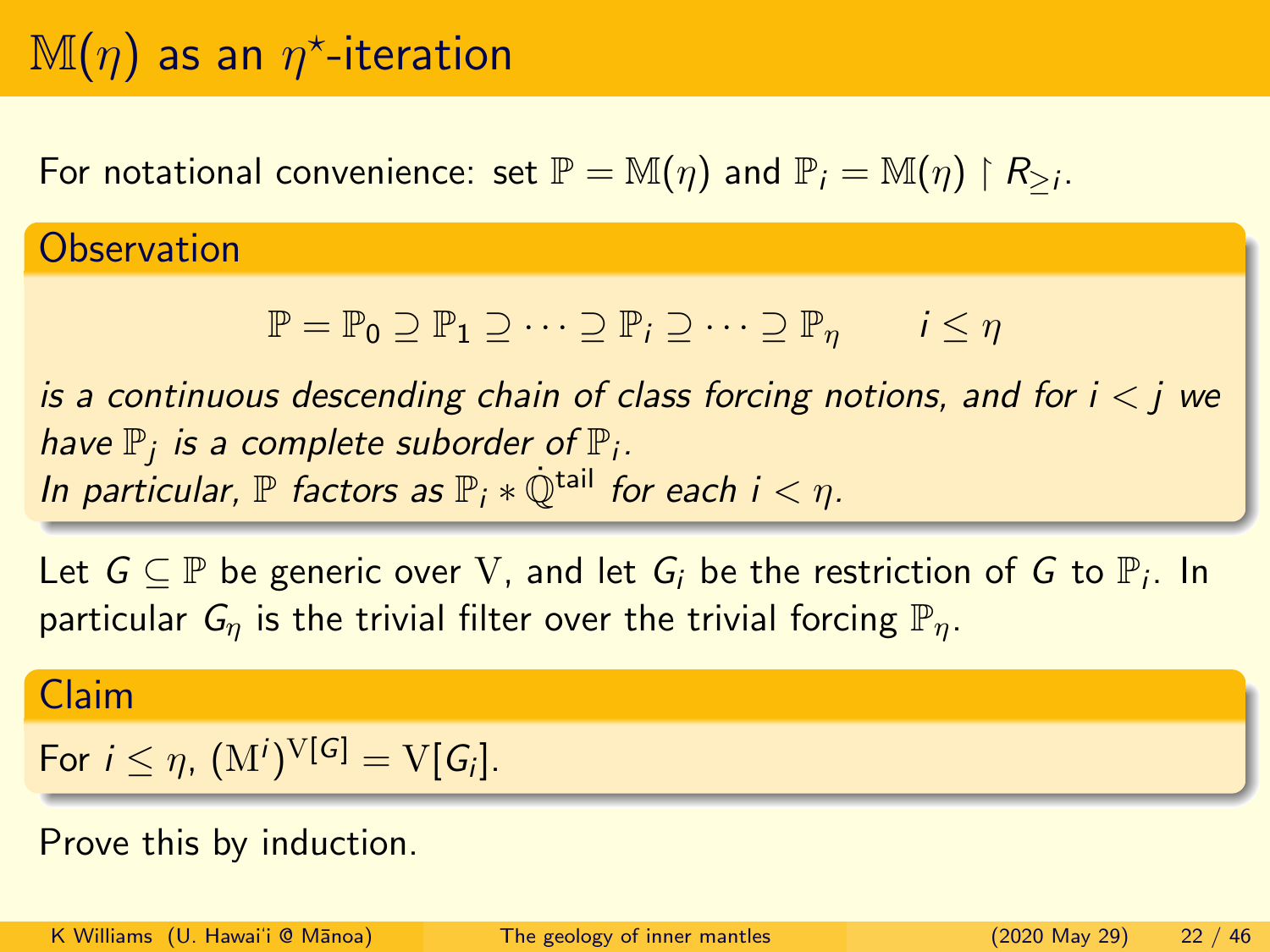$\mathbb{P}_i$  factors as  $\mathbb{P}_{i+1} \ast \dot{\mathbb{Q}}_i$  where

$$
\mathbb{Q}_i = \prod_{\alpha \in R_i} \text{Add}(\alpha, (2^{<\alpha})^{++}) \oplus \text{Add}(\alpha^+, 1).
$$

Now do the Fuchs–Hamkins–Reitz argument.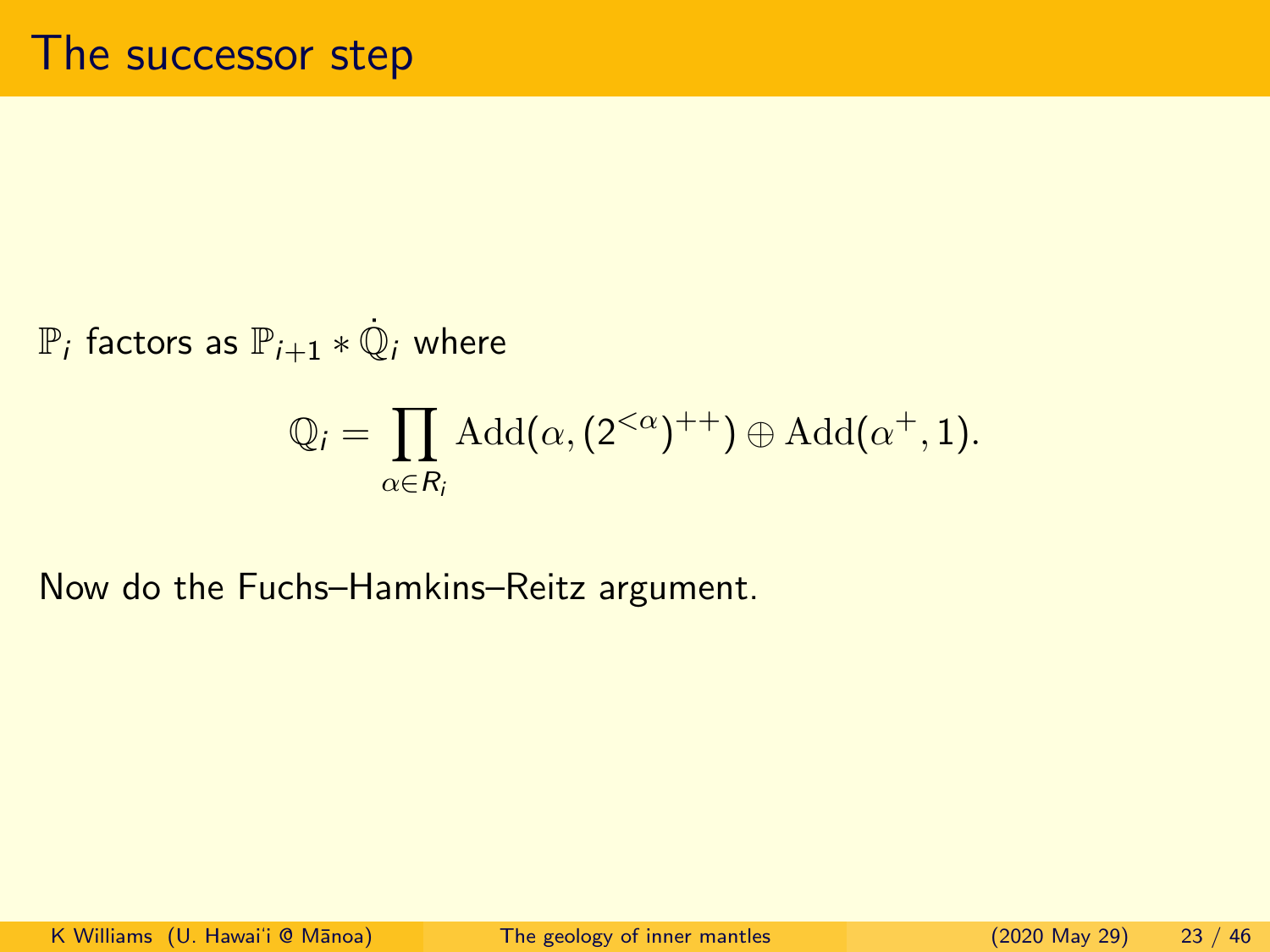# The limit step

Lemma (Jech)

Let i be a limit ordinal and

 $\mathbb{B}_0 \supseteq \mathbb{B}_1 \supseteq \cdots \supseteq \mathbb{B}_i \supseteq \cdots \supseteq \mathbb{B}_i$ 

be a continuous descending sequence of complete sub-boolean algebras, where  $\mathbb{B}_0$  is i $^+$ -distributive. If  $\mathsf{G}_0 \subseteq \mathbb{B}_0$  is generic over  $V$  and  $X \in V[G_j]$ for all  $j < i$ , then  $X \in V[G_i]$ .

Jech's proof doesn't transfer directly to the context of class forcing, as class forcing notions may lack Boolean completions.

But if P is a progressively distributive iteration, factoring as  $\mathbb{Q}_{\alpha} * \mathbb{Q}^{\text{tail}}$  for arbitrarily large  $\alpha$  so that the  $\mathbb{P}_i \cap \mathbb{Q}_\alpha$  form a chain like in Jech's lemma, then we get the conclusion of Jech's lemma.

This is where we use the assumption that  $\mathbb{P} = \mathbb{M}(\eta)$  is  $\eta^+$ -closed!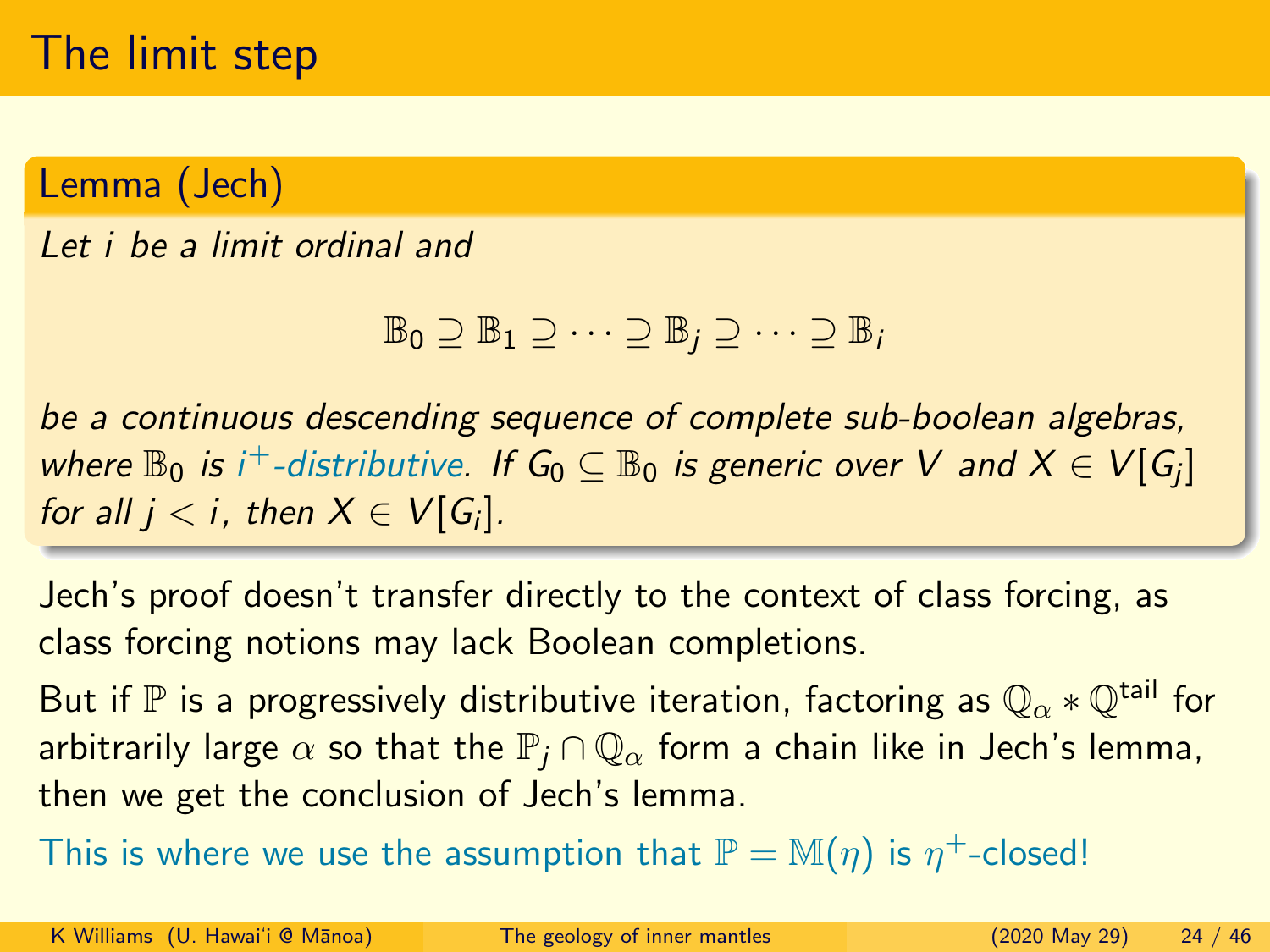#### Theorem (Reitz–W.)

In the forcing extension by  $\mathbb{M}(\eta)$ , the sequences of inner mantles and iterated  $\text{HOD}$  exactly line up:  $\text{M}^i = \text{HOD}^i$  for all i  $\leq \eta$ .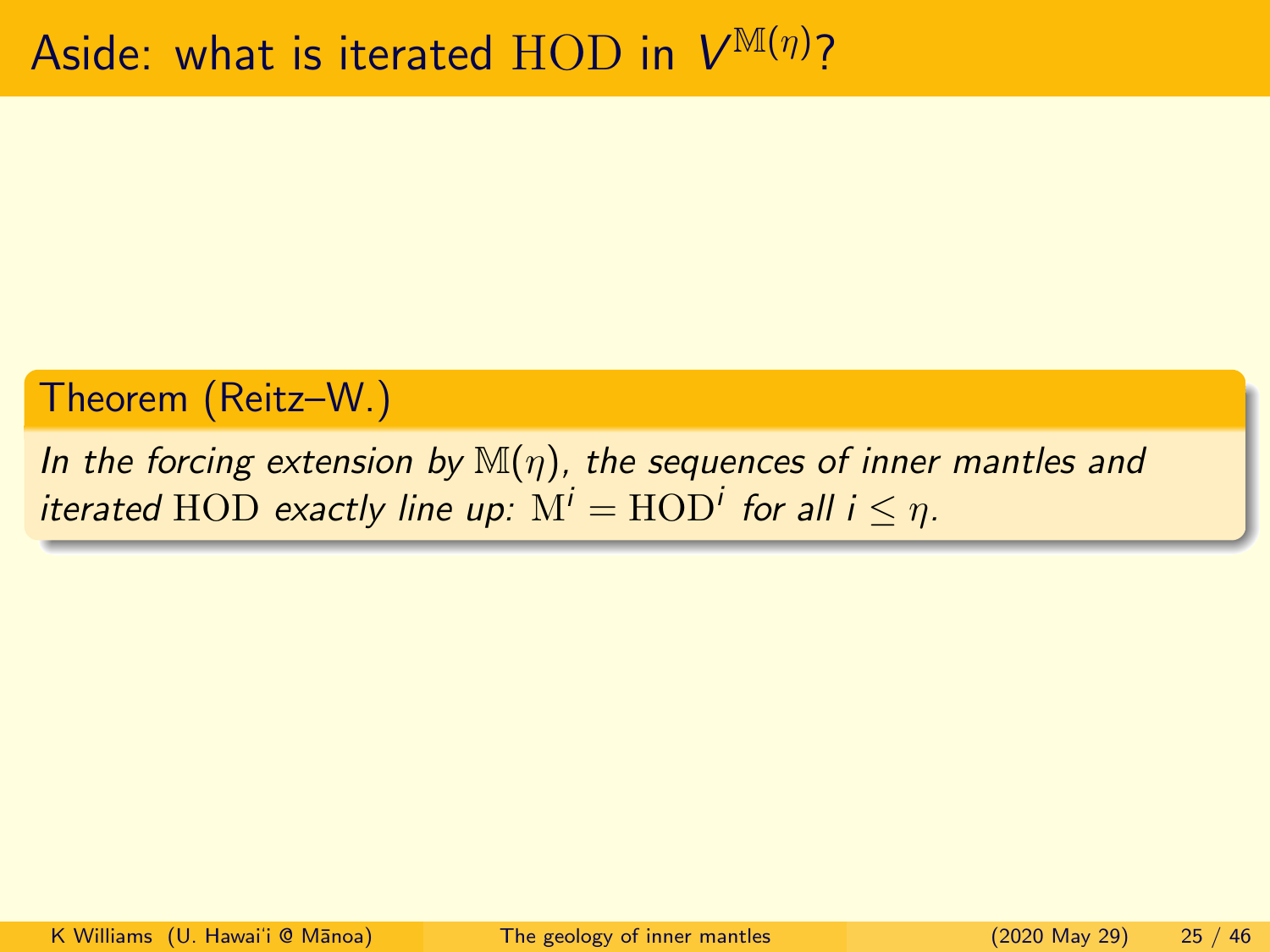## Theorem (Reitz–W.)

Fix an ordinal  $\eta$ . There is a forcing which forces the ground model to be the  $\eta$ -th inner mantle while forcing the extension to be its own  $HOD$ . And there is another forcing which forces the ground model to be the  $\eta$ -th iterated HOD while forcing the extension to be its own mantle.

Proof idea: Take the Fuchs–Hamkins–Reitz forcings to separate the mantle and  $\text{HOD}$  and do a similar  $\eta^\star$ -iteration like in the definition of  $\mathbb{M}(\eta).$ 

#### **Corollary**

Fix ordinals  $\zeta$  and  $\eta$ . There are forcings  $\mathbb{A}(\zeta,\eta)$  and  $\mathbb{B}(\zeta,\eta)$  so that:

- $\bullet$  A( $(\zeta, \eta)$  forces the sequence of iterated HODs to have length  $\zeta$  and the sequence of inner mantles to have length  $\zeta + \eta$ .
- $\bullet \mathbb{B}(\zeta,\eta)$  forces the sequence of inner mantles to have length  $\zeta$  and the sequence of iterated HODs to have length  $\zeta + \eta$ .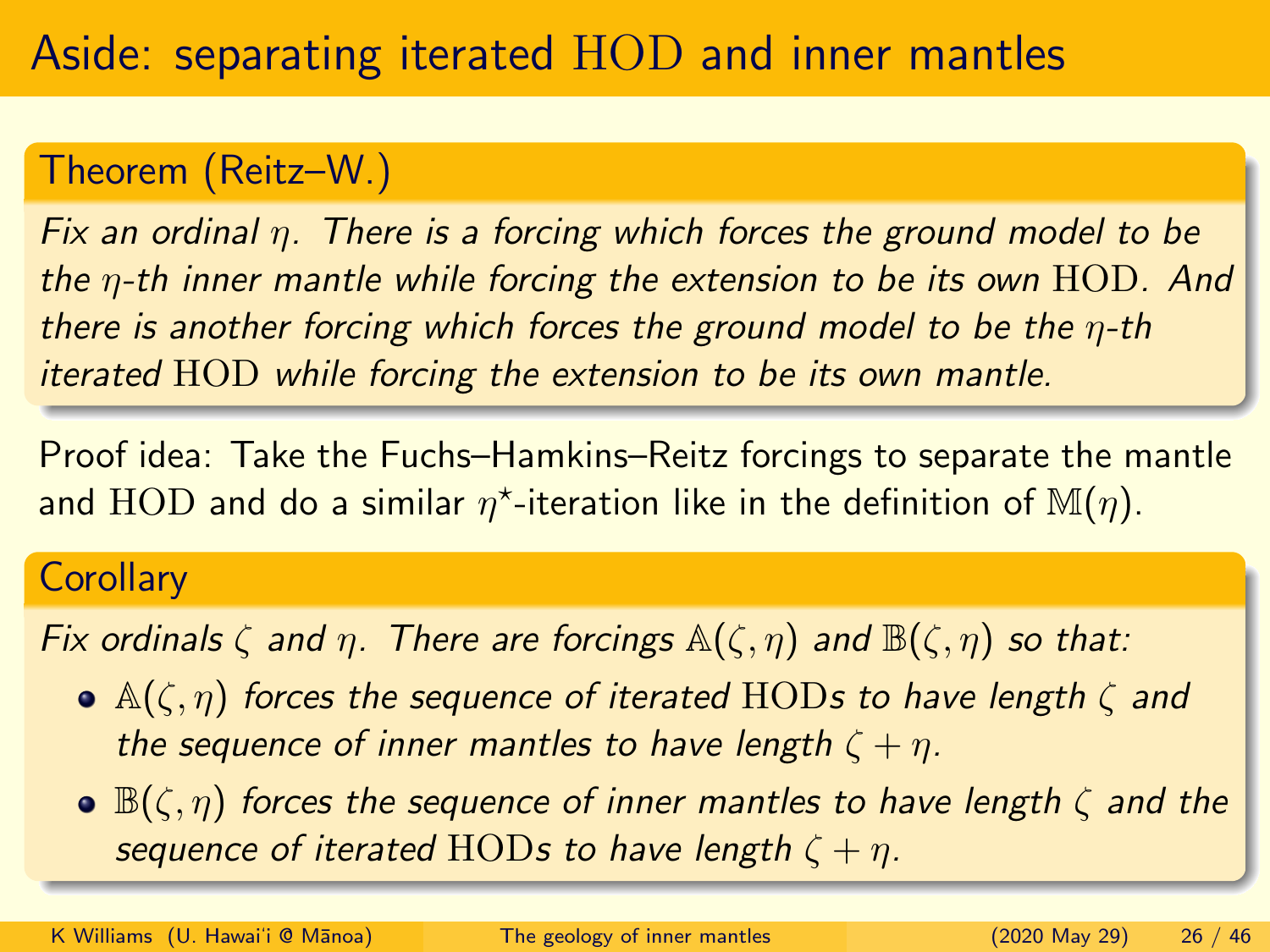$\mathbb{A}(\zeta,\eta)$  and  $\mathbb{B}(\zeta,\eta)$  both force one sequence to be an initial segment of the other:  $\mathrm{M}^i=\mathrm{HOD}^i$  for all  $i\leq\zeta.$  Can we more finely control how to separate the two sequences?

#### **Question**

Let  $\eta$  be an ordinal. Can we force the sequence the ground model to be  $\mathrm{M}^\eta$  and  $\mathrm{HOD}^\eta$  of the extension, but  $\mathrm{M}^i\neq \mathrm{HOD}^i$  for all  $0 < i < \eta$ ? Can we moreover get  $\mathrm{M}^i\neq \mathrm{HOD}^j$  for all  $0< i,j<\eta$  ?

#### **Question**

Let  $\eta$  be an ordinal. Can we force the sequence of inner mantles to have length  $\eta$  so that  $\mathrm{M}^i = \mathrm{HOD}^{2i}$  for all  $i \leq \eta$ ? What about vice versa? What if we replace 2 with a different ordinal?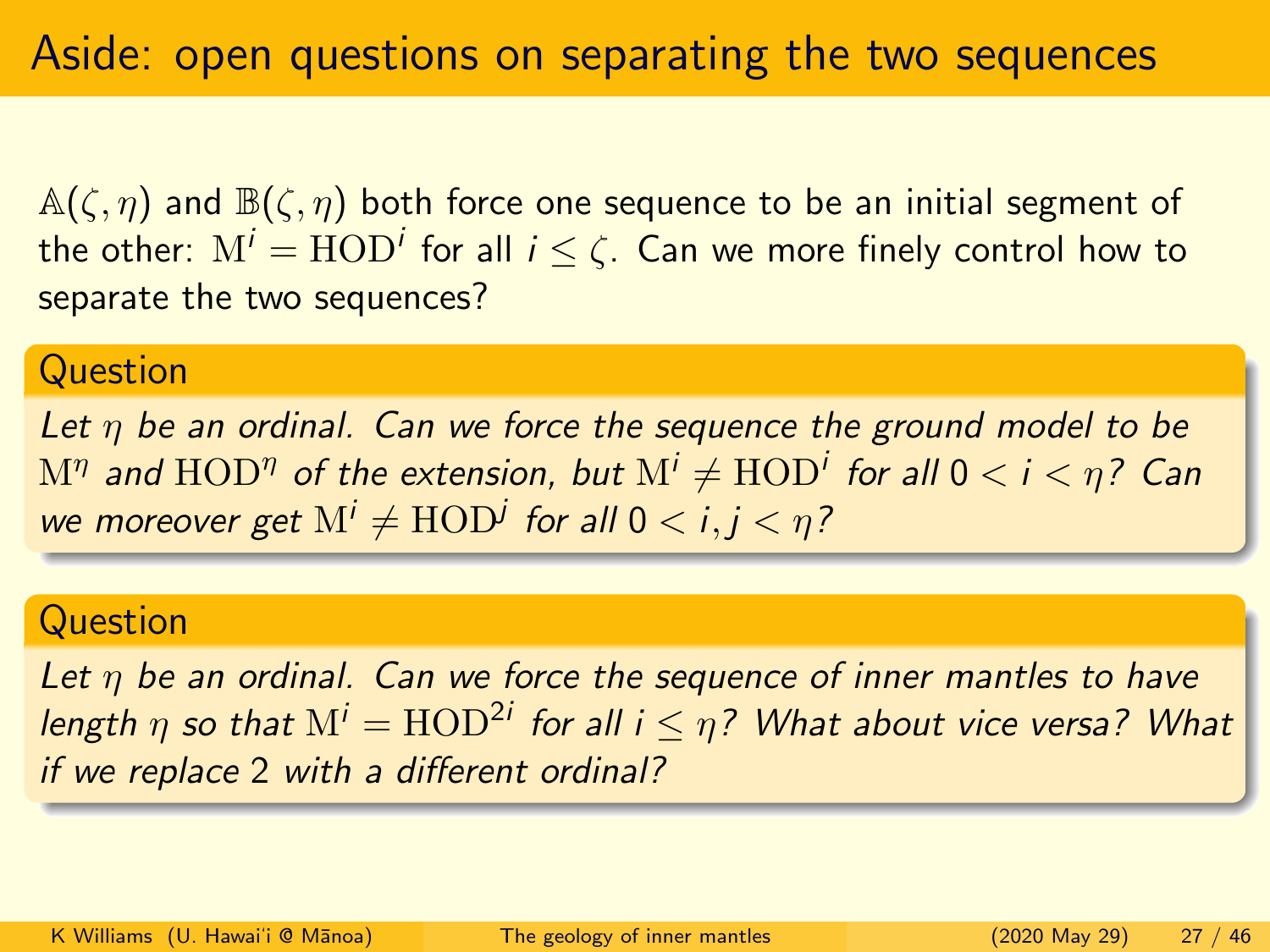# **<sup>o</sup>** Introduction

- **Q** Positive Results
- **2** Negative Results M'omega, mo' problems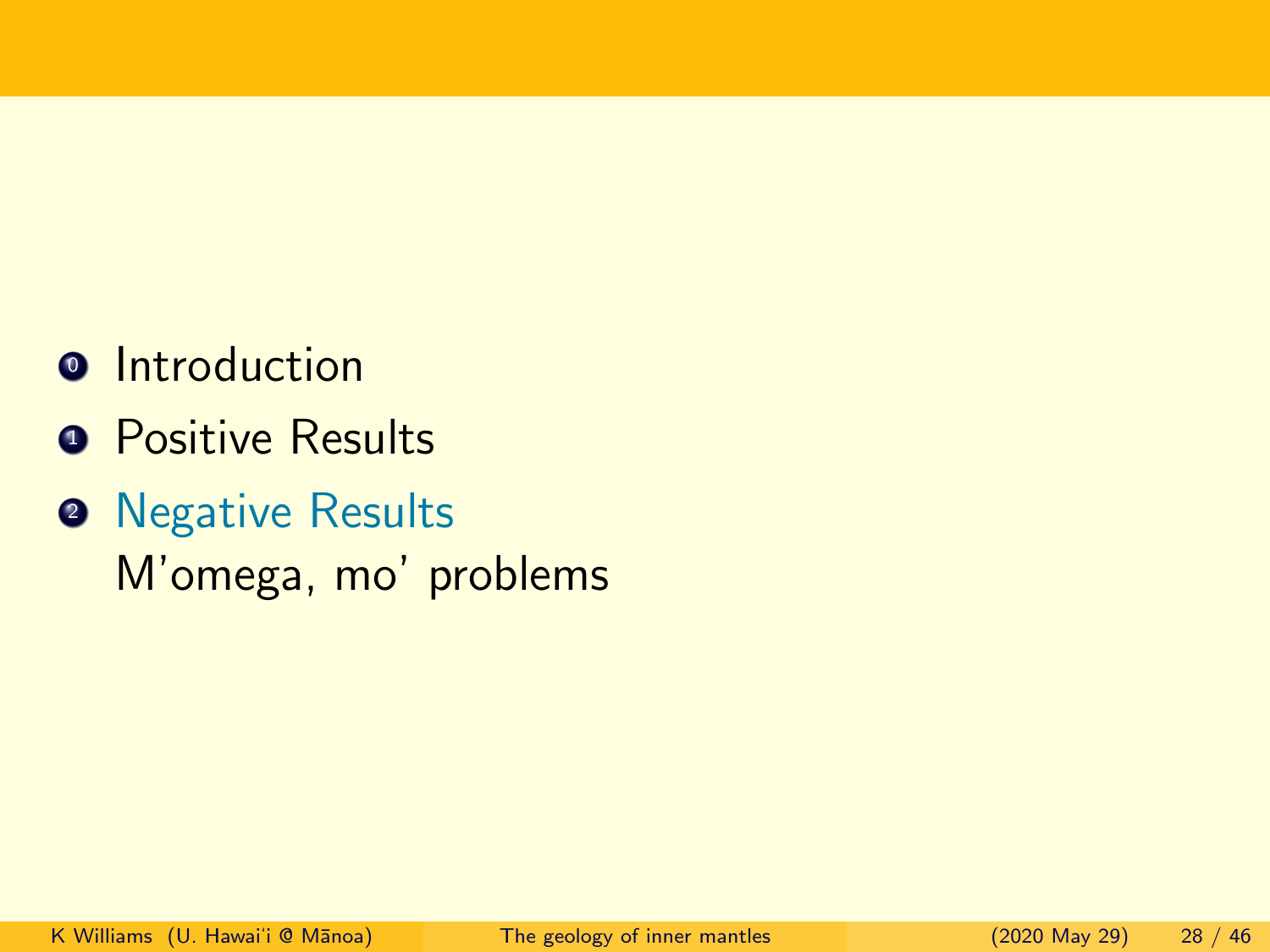#### **Observation**

If  $\mathrm{M}^\eta$  is a definable inner model of ZFC, then so is  $\mathrm{M}^{\eta+1}.$ 

#### **Question**

If  $\mathrm{M}^\eta$  is a definable inner model of ZFC for all  $\eta < \gamma$  for limit  $\gamma$ , must also the same hold for  $M^{\gamma}$ ?

The difficulty:  $\mathrm{M}^1,\mathrm{M}^2,\dots$  are definable, but their definitions are increasingly complex. Why should we be able to find an alternative, uniform definition?

#### **Observation**

Over Gödel–Bernays second-order set theory,  $ETR_{\rm , the principle of$ Elementary Transfinite Recursion for recursions of length <Ord, implies that  $M^{\eta}$  is a class for all ordinals  $\eta$ .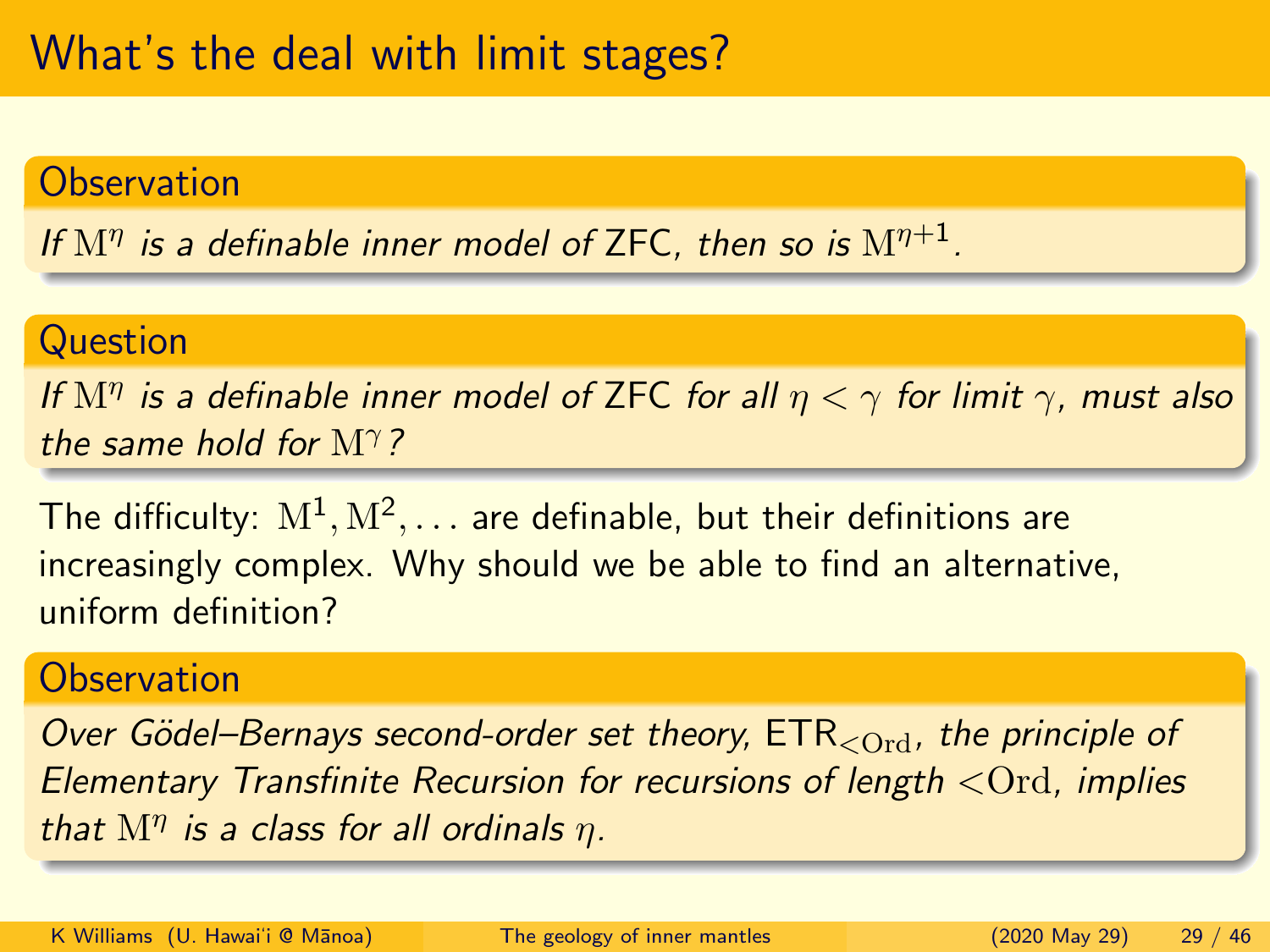#### **Proposition**

If the sequence  $\langle \mathrm{M}^\eta : \eta < \gamma \rangle$  is definable for limit  $\gamma$  and each  $\mathrm{M}^\eta \models$  ZFC, then  $M^{\gamma} \models$  ZF.

There are two possibilities for what could go wrong at limit stages:

- $\mathrm{M}^{\gamma}$  is definable, but does not satisfy AC.
- $\mathrm{M}^\gamma$  is undefinable, i.e. the sequence  $\langle \mathrm{M}^\eta : \eta < \gamma \rangle$  is undefinable.

Both are possible, at least in case  $\gamma = \omega$ . The arguments use ideas from the analogous results about  $\text{HOD}^{\omega}$ .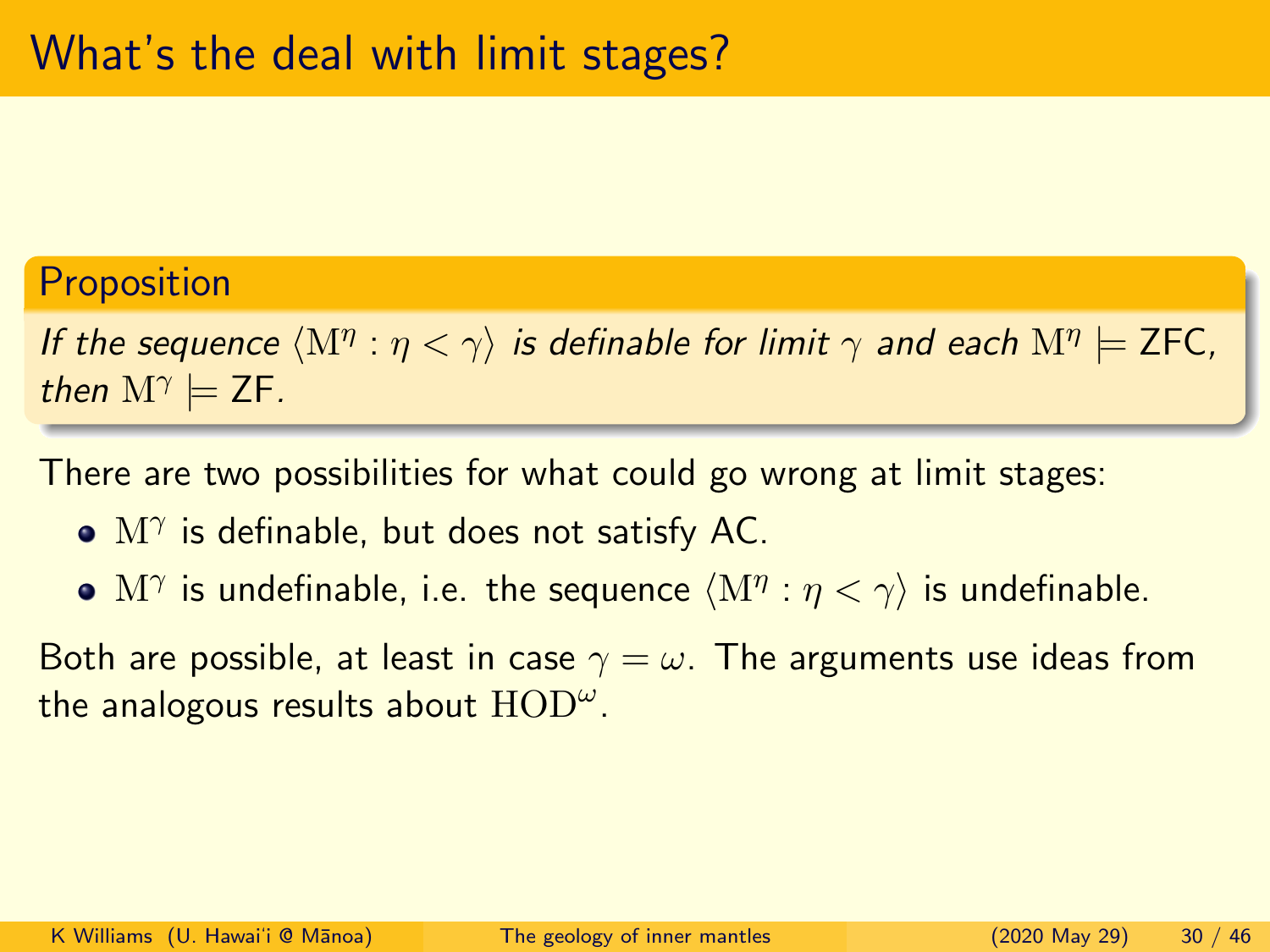For the positive results, Reitz and I used continuum coding—sets of ordinals are coded by the pattern of where GCH holds.

For the forthcoming results it will be convenient to use a different coding, call it Cohen coding. For this, sets of ordinals are coded by the pattern of which cardinals have subsets which are Cohen-generic over L.

Of course, this coding is applicable in fewer universes of sets. We need a coding region which is clean for coding—no Cohen sets on those cardinals. But since the goal is to build counterexample models we can use a more restrictive coding, and it simplifies some arguments.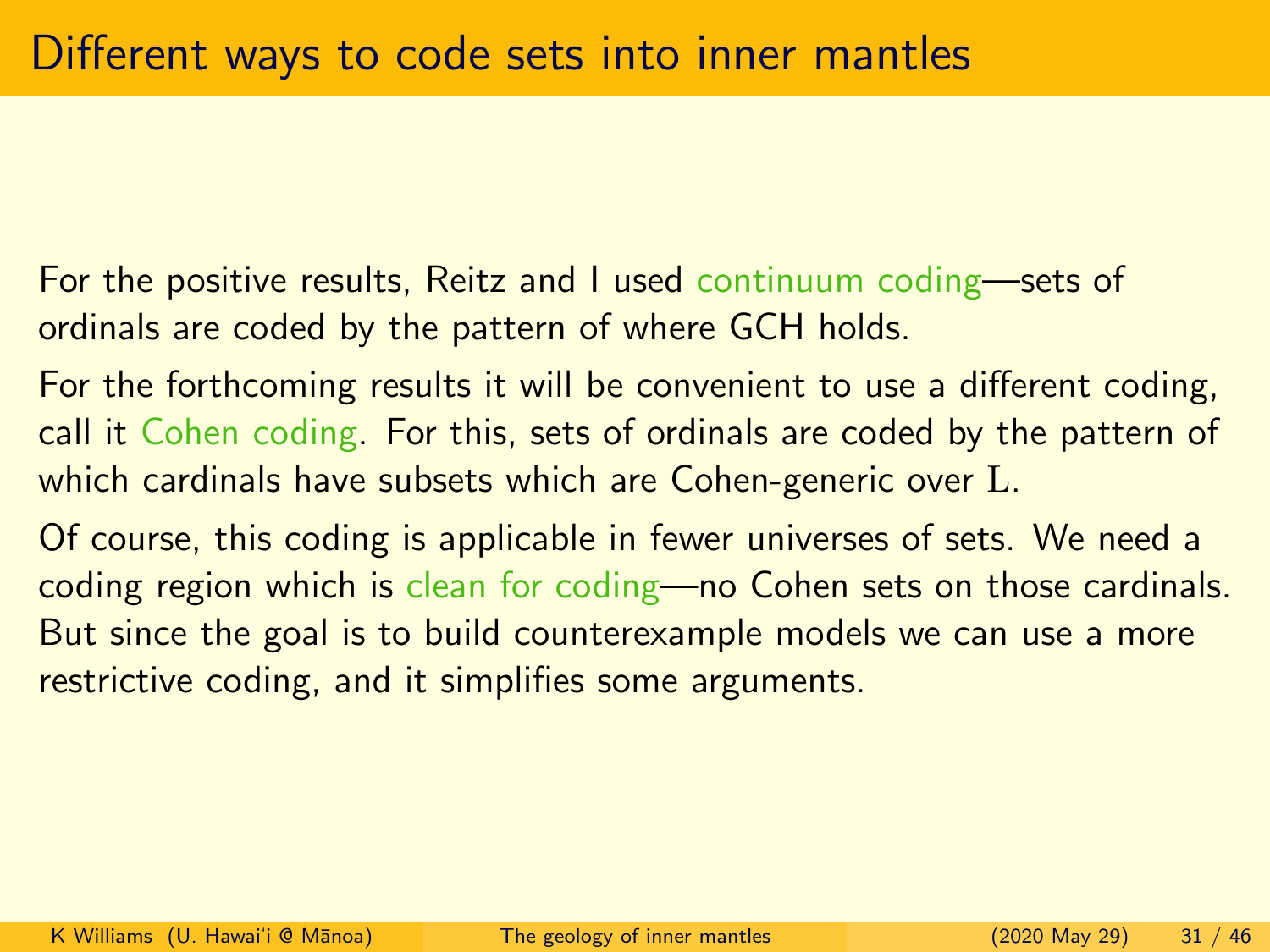# Warmup: coding a set into M

For the positive results, we let the generic pick where to code, and by a density argument every set of ordinals was coded. Now we want to be a bit more precise.

#### Lemma

Suppose W is a ground of V. Then W and V agree on a tail about which cardinals contain Cohen generics (over L).

Suppose we are in a model appropriate for Cohen coding, and  $x$  is a set of ordinals with  $\lambda = \sup x \notin x$ . (This is a convenience we assume without loss of generality.) Let  $R \subseteq \text{Ord}$  be an absolutely definable class which is clean for Cohen coding.

Force with the product of  $Add(\alpha, 1)$  for each  $\alpha \in R$  which is the  $(\lambda \cdot \xi + i)$ -th cardinal in R for some  $\xi \in \text{Ord}$  and some  $i \in x$ . In the forcing extension, x is coded cofinally often in  $R$  at the blocks  $[\lambda \cdot \xi, \lambda \cdot \xi + \lambda)$ , and so  $x \in M$ .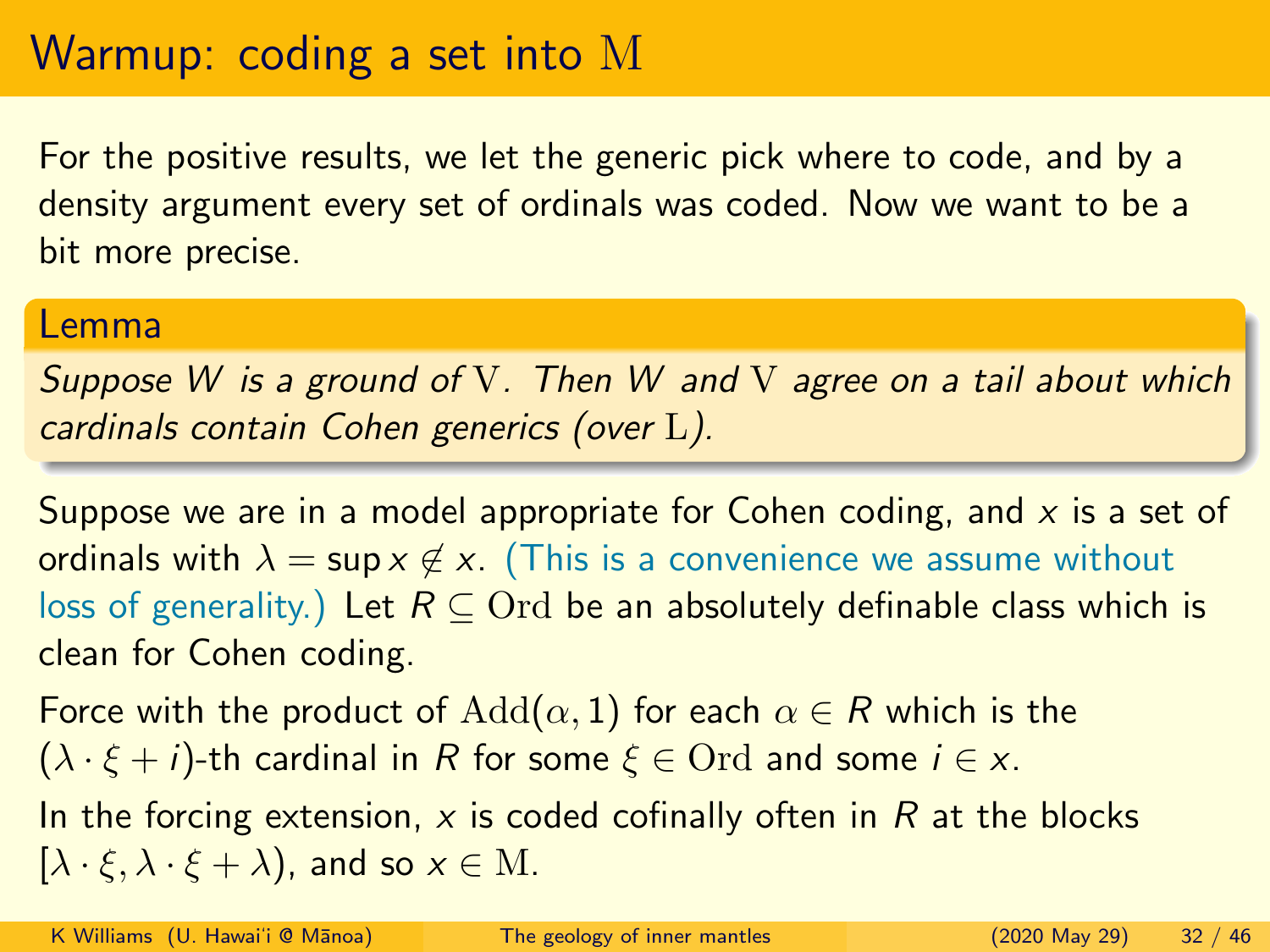# Tree-like coding to get a set into  $M^k$



- Split R into subregions  $R_{\pmb{s}}$  for each  $\pmb{s} \in {}^{<\omega}\mathrm{Ord.}$
- Repeatedly code  $x_\emptyset = x$  in  $R_\emptyset$ , with a product.
- Blocks of the generic can be thought of as sets of ordinals  $x_{\langle \xi \rangle}.$
- Repeatedly code  $x_{\langle \xi \rangle}$  in  $R_{\langle \xi \rangle}$ , with a product.
- Continue upward to code all  $x_s$  in  $R_s$  for  $s \in {}^{< k} \text{Ord.}$
- $\bullet$  This is a k-step iteration of class products, call it k-height tree-like coding or  $\mathbb{T}(k, R, x)$ .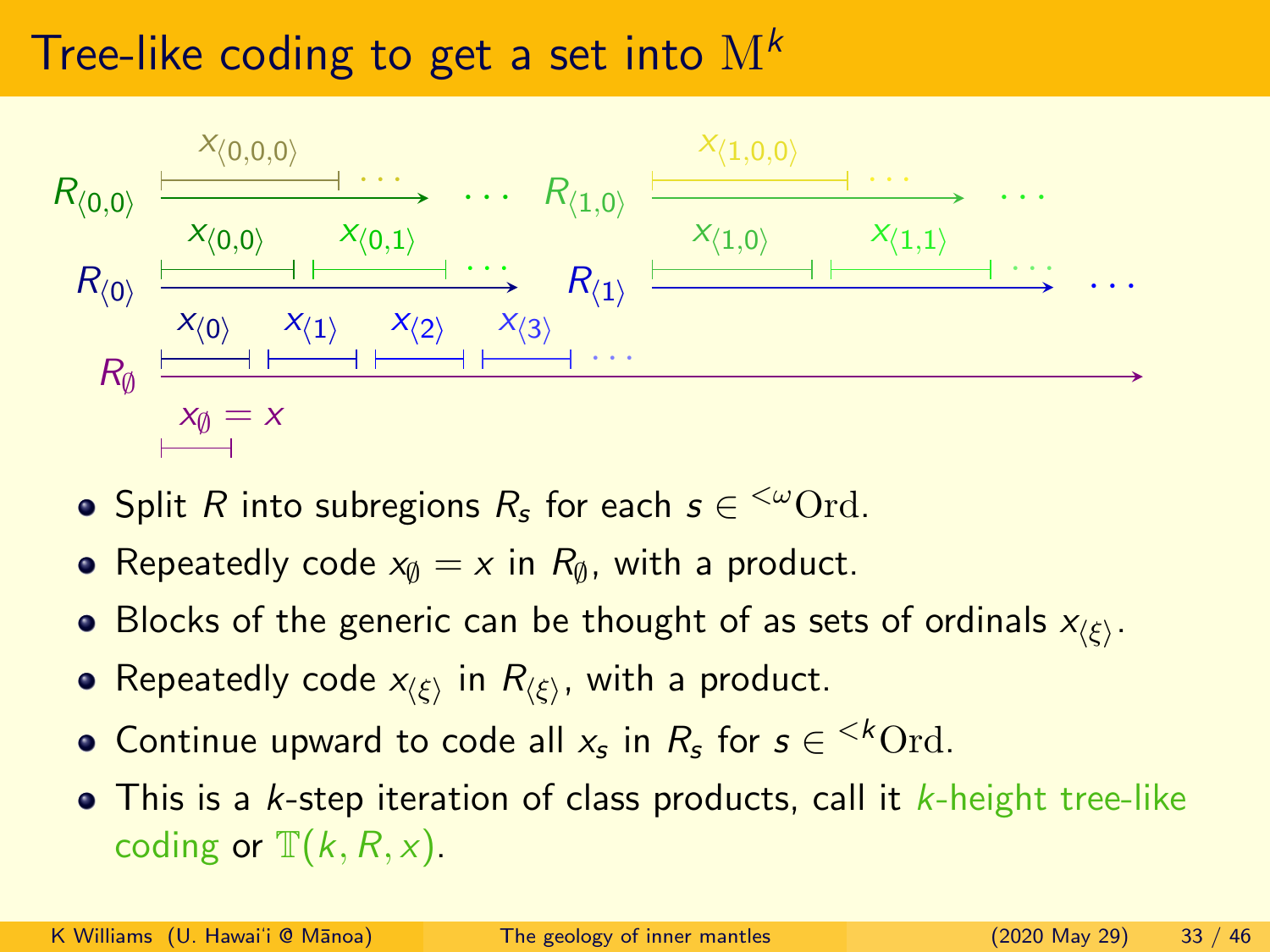- Digging deeper through inner mantles corresponds to climbing down the tree. After forcing with  $\mathbb{T} (k, R, x)$ : For each  $\ell \leq k$  and  $x_{\mathsf{s}}$ , we get  $\mathsf{x}_{\mathsf{s}}\in\mathrm{M}^{\ell}$  if and only if len  $\mathsf{s}\leq\mathsf{k}-\ell.$ (Essentially the Fuchs–Hamkins–Reitz argument.)
- $\bullet$   $\mathbb{T}(k, R, x)$  and  $\mathbb{T}(\ell, S, y)$  don't interfere with each other, if R and S are disjoint.
- $\bullet$   $\mathbb{T}(k, R, x)$  is uniformly definable in  $k, R, x$ . So if you have a uniform listing of  $k$ 's,  $R$ 's, and  $x$ 's then you can define the product of the  $T(k, R, x)$ 's.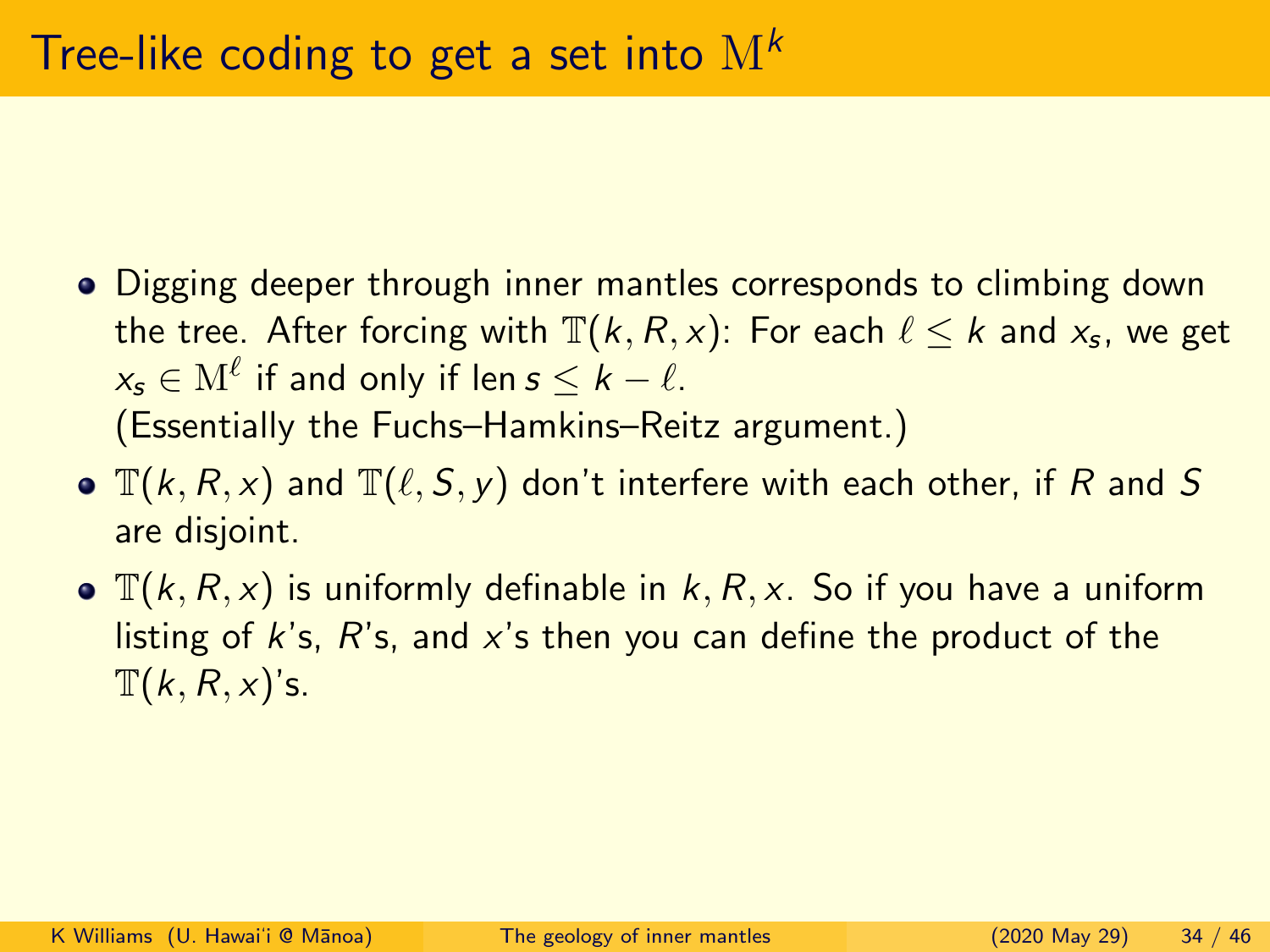## Theorem (W.)

There is a class forcing extension of L in which  $M^{\omega}$  is a definable inner model of ZF +  $\neg$ AC. Specifically, there is no well-order of  $\mathcal{P}(\omega)$  in this extension.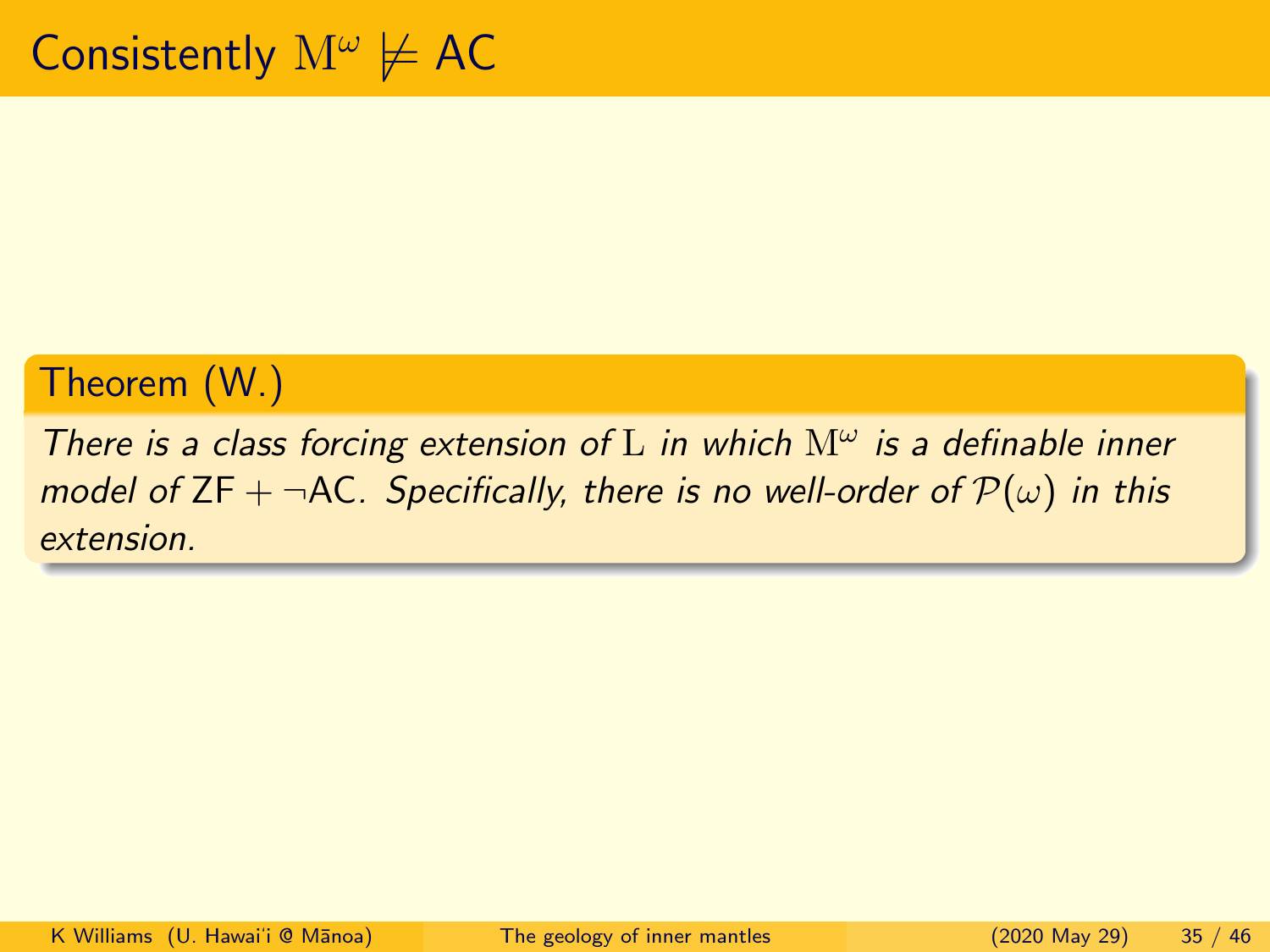## Sketch of the argument

- Start with L.
- Force with  $Add(\omega, \omega_1)$  to get a generic A, think of A as a binary grid with  $\omega$  many columns and  $\omega_1$  many rows.
- Let  $A_k$  consist of A from the k-th column rightward.
- Take disjoint coding regions  $R^k$ ,  $k<\omega$ , coding high enough to not add new subsets to  $\omega_1$ , and force with the product of the  $\mathbb{T}(k, R^{k}, A_{k})$  to code  $A_{k}$  into  $\mathrm{M}^{k}$ . Call the extension  $\mathrm{L}[A][G].$
- $\bullet$  Let  $G_k$  be the portion of G corresponding to sequences which are at least k many levels from the top of their tree, so

$$
G = G_0 \supsetneq G_1 \supsetneq \cdots \supsetneq G_k \supsetneq \cdots
$$

Inductively show that  $(\mathrm{M}^k)^{\mathrm{L}[A][G]} = \mathrm{L}[G_k].$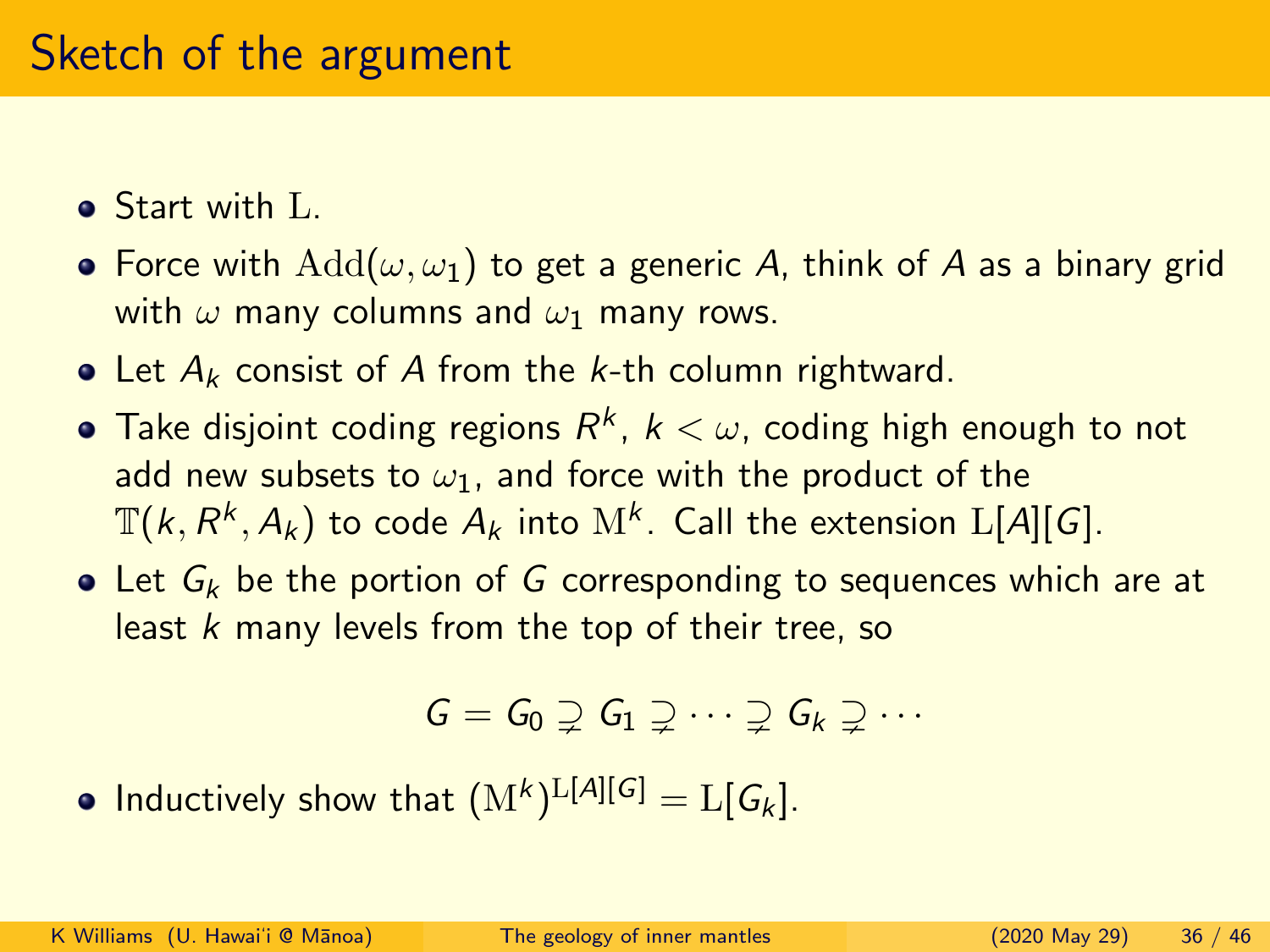## Sketch of the argument

• Observe: each row of A is obtained from  $A_k$  by prepending finitely many bits to a row, so each row of  $A$  is in  $\mathrm{M}^\omega.$ 

• Observe: 
$$
\omega_1^L = \omega_1^{L[A][G]}
$$
.

• So  $\mathcal{M}^{\omega}$  has a well-order of  $\mathcal{P}(\omega)$  iff it has one of ordertype  $\omega_1$  iff there is  $x\subseteq\omega_1$  in  $\mathrm{M}^\omega$  so that  $\mathcal{P}(\omega)\cap\mathrm{M}^\omega\in\mathrm{L}[x].$ 

#### Claim

There is no such x.

- Take  $x \subseteq \omega_1$  in  $\mathrm{M}^{\omega}$ . Then  $x \in \mathrm{L}[A]$ .
- But  $Add(\omega, \omega_1)$  has the ccc, so  $x \in L[A \restriction \alpha]$  for some countable  $\alpha$ , the restriction of A to the first  $\alpha$  many rows.
- But then if z is a row of A above  $\alpha$  then  $z \notin L[x]$ . So z witnesses that  $\mathcal{P}(\omega) \cap M^{\omega} \notin L[x]$ .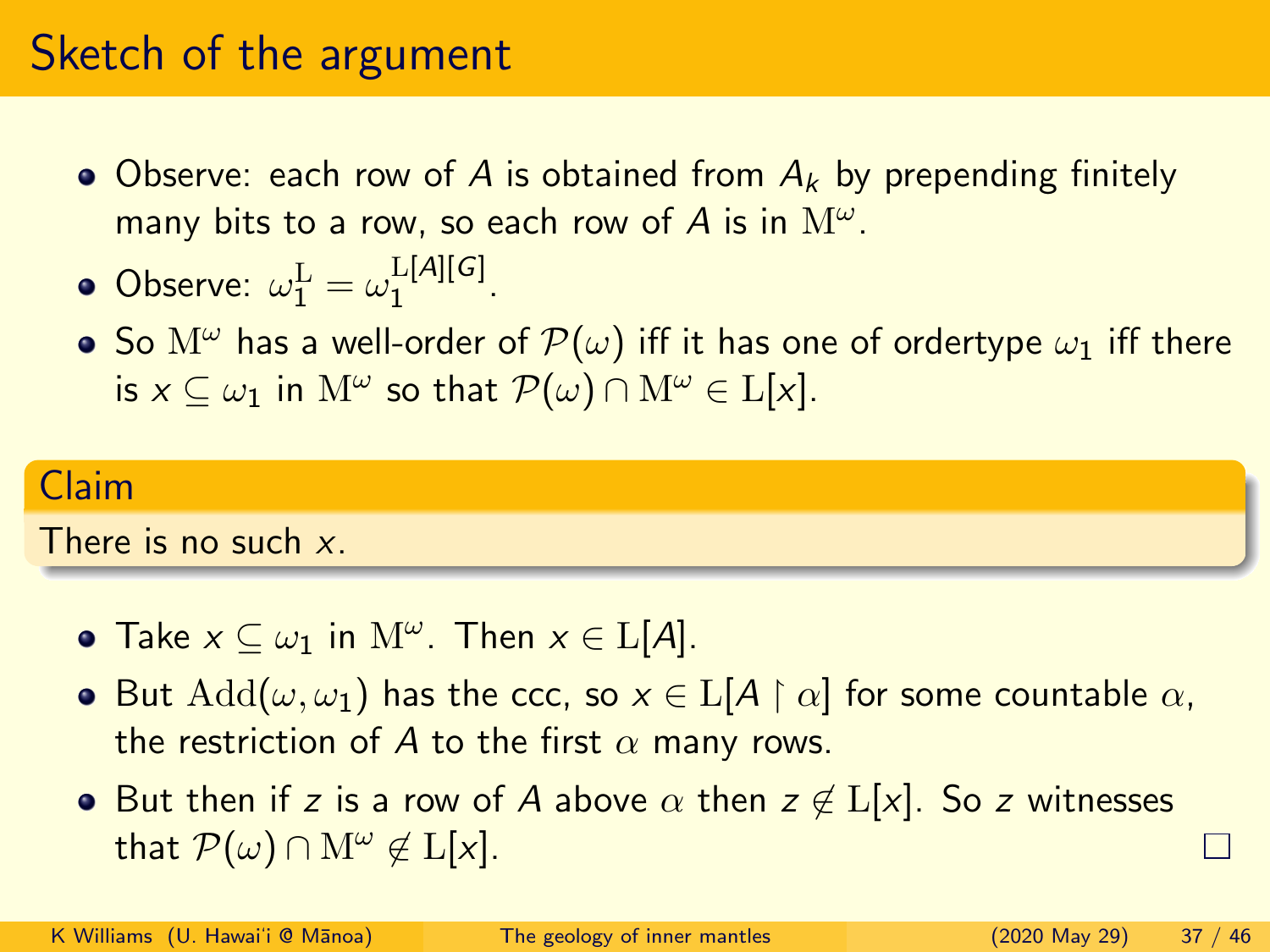#### **Conjecture**

Let  $\gamma$  be a limit ordinal. It is consistent that the sequence  $\langle \mathrm{M}^\eta : \eta < \gamma \rangle$  is definable and  $M^{\gamma}$  is an inner model of ZF +  $\neg$ AC.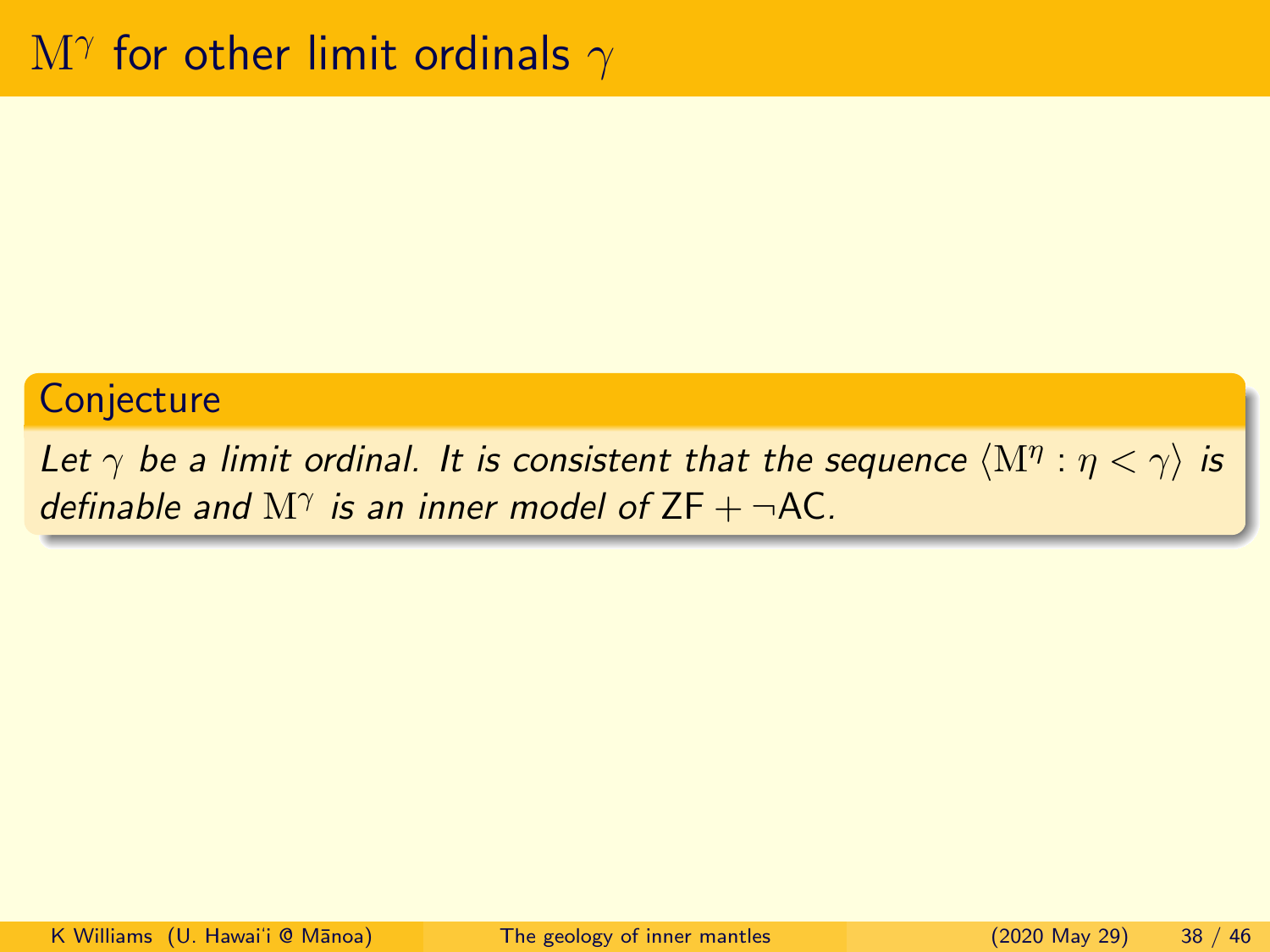## Theorem (W.)

There is a class forcing extension of  $L$  in which the satisfaction predicate for L is definable over its  $M^{\omega}$ .

#### **Corollary**

There are models of ZFC whose  $M^{\omega}$  is not a definable class.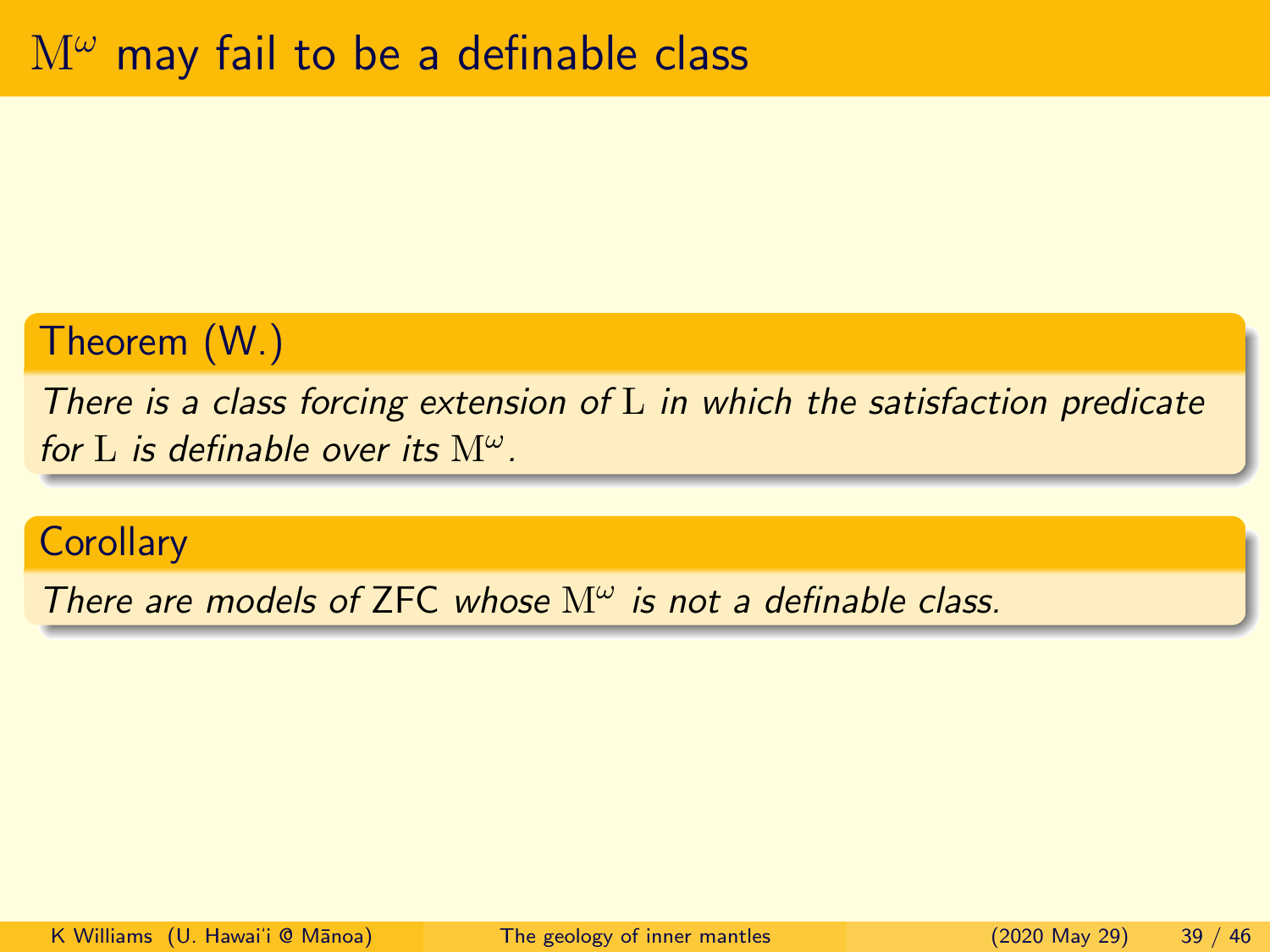#### Definition

 $V \models$  ZF is a Paris model if every ordinal of V is definable (without parameters).

- The Shepherdson–Cohen minimum transitive model of ZF is a Paris model of  $V = L$ .
- (Paris) Every consistent completion of ZF has a Paris model.
- Suppose  $L \models ZFC + V = L$  is a Paris model.
	- Then any outer model  $V \models$  ZFC of L is a Paris model.
	- If  $W \subseteq V$  can define the satisfaction predicate for L then W can define a surjection  $\omega \rightarrow$  Ord and hence cannot be a definable class in V.

So if V is an extension of a Paris model of  $V = L$  whose  $\omega$ -th mantle can define the satisfaction predicate for L then the  $\omega$ -th mantle is not a definable class in V.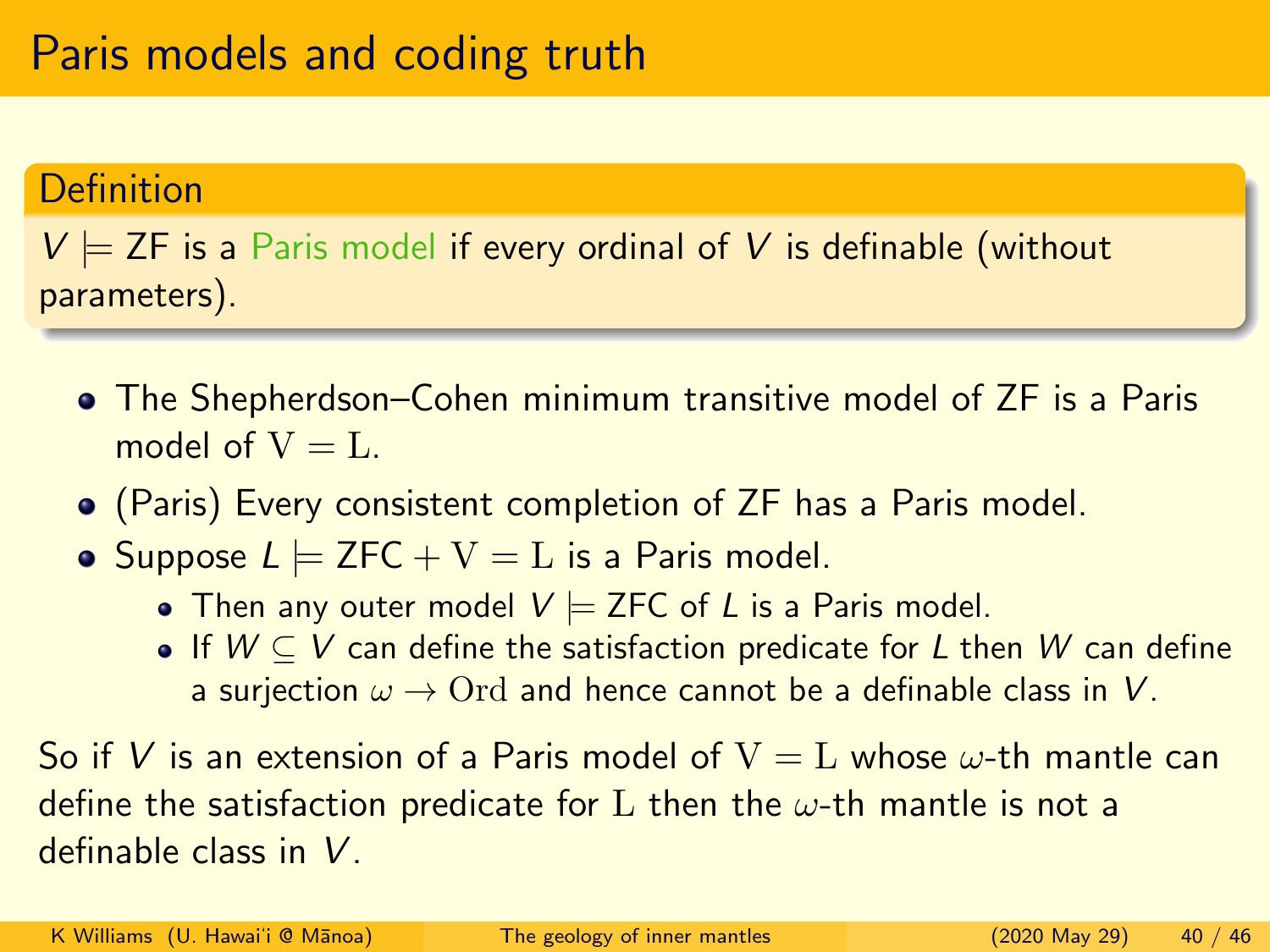Idea to prove the theorem (Harrington): Assign to each formula  $\varphi$  with parameters from L a cardinal  $\kappa(\varphi)$ . Then code so that  $M^{\omega}$  has a Cohen subset of  $\kappa(\varphi)$  iff  $L \models \varphi$ . We need to define the coding forcing using only a bounded level of truth in  $L$  to ensure that the forcing is definable.

For this we will need more coding tools.

- **If you force with**  $\mathbb{T}(\omega, R, x)$ ,  $\omega$ -height tree-like coding, then every piece  $x_s$  of the generic will be in  $\mathrm{M}^1$ ,  $\mathrm{M}^2$ , and so on.
- You can do  $\mathbb{T}(k, R, X)$  or  $\mathbb{T}(\omega, R, X)$  for a proper class X, say by breaking  $X$  into set-sized chunks and coding the chunks on subregions of R.
- $\bullet$  You can overwrite a coding block R by adding a Cohen generic to every  $\alpha \in R$ . Let  $\mathbb{O}(R)$  be the overwrite forcing for R.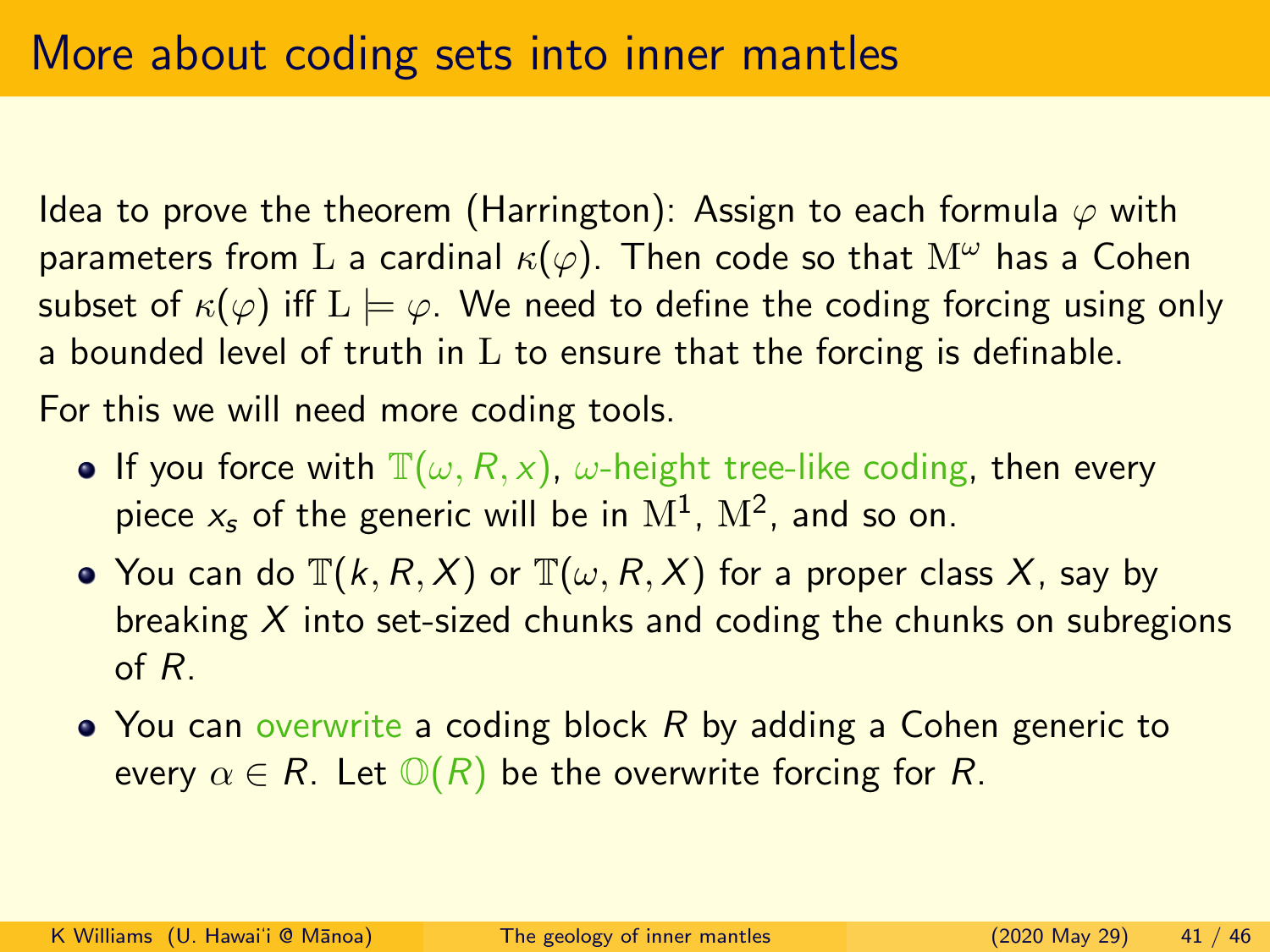## A toy example of more complicated coding



Why not just use  $\mathbb{T}(8, R, x)$ ?

The point:  $O$  is what kept  $x$  out of  $\mathrm{M}^{9}.$  If we had in turn overwritten the code W for O then we would've ensured  $x \in M^{\omega}$ .

The code  $W$  ensures  $O$  survives to  $\mathrm{M}^7$ , overwriting the region  $R$  where the code Y lives. Nevertheless, before we dig past  $M^7$  we can recover Y using the code Z. Namely, Z ensures that Y is in  $\mathrm{M}^7$ , which in turn ensures that  $x\in \mathrm{M}^8.$  But in  $\mathrm{M}^7$  we no longer have a code for  $\pmb{Y},$  and the coding region was overwritten. So in  $M^8$  we have that x is no longer Cohen coded, and thus  $x \notin M^9$ .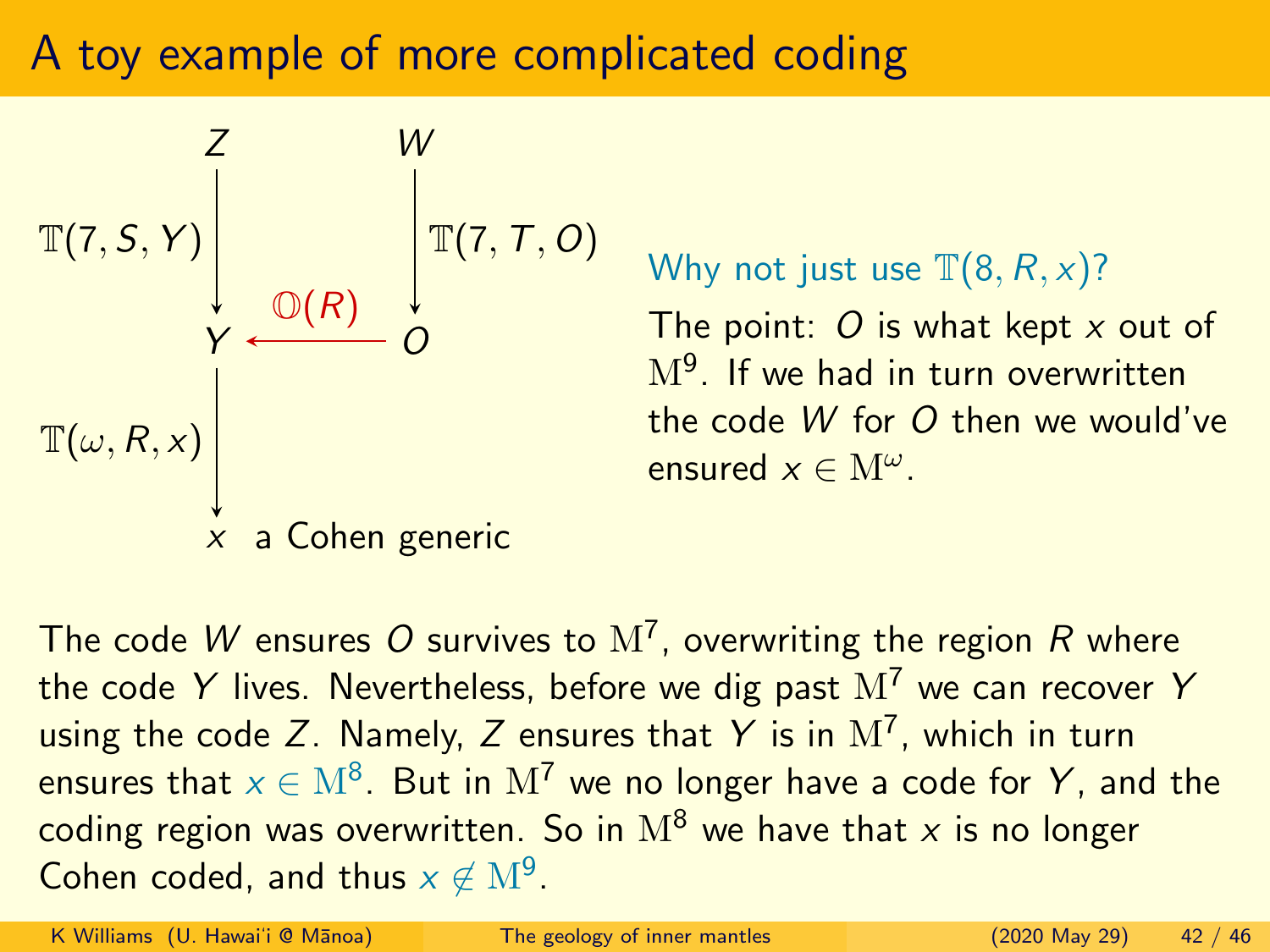# Triangle coding—do for every  $\varphi$  with parameters from L



- $L \models \psi(x, y, z) \qquad \bullet \varphi = \exists x \neg \exists y \exists z \psi(x, y, z)$  is  $\Sigma_3$ .
	- $c_{\varphi} \subseteq \kappa(\varphi)$  is Cohen generic.
	- Always  $\boxtimes$  survives to  $\mathrm{M}^2$  and survives to  $\mathrm{M}^1.$
	- Fix  $x \in L$ . We want to use  $\boxtimes$  to get  $c_{\varphi}$  is in  $\mathrm{M}^{\omega},$  but in  $\mathrm{M}^2$   $\boxtimes$  is overwritten if survives.
	- survives into  $M^2$  iff for some  $\mathsf{y} \boxtimes$  is not overwritten in  $\mathrm{M}^1.$
	- is overwritten in  $\mathrm{M}^1$  iff  $\blacksquare$  gets into  $M^1$  iff for some  $z \boxtimes$  exists.
	- Altogether:  $c_{\varphi}$  gets into  $\mathrm{M}^{\omega}$  iff  $\exists x \in L$  so that  $\neg \exists y \in L$  so that  $\exists z \in L$  so that  $L \models \psi(x, y, z)$ .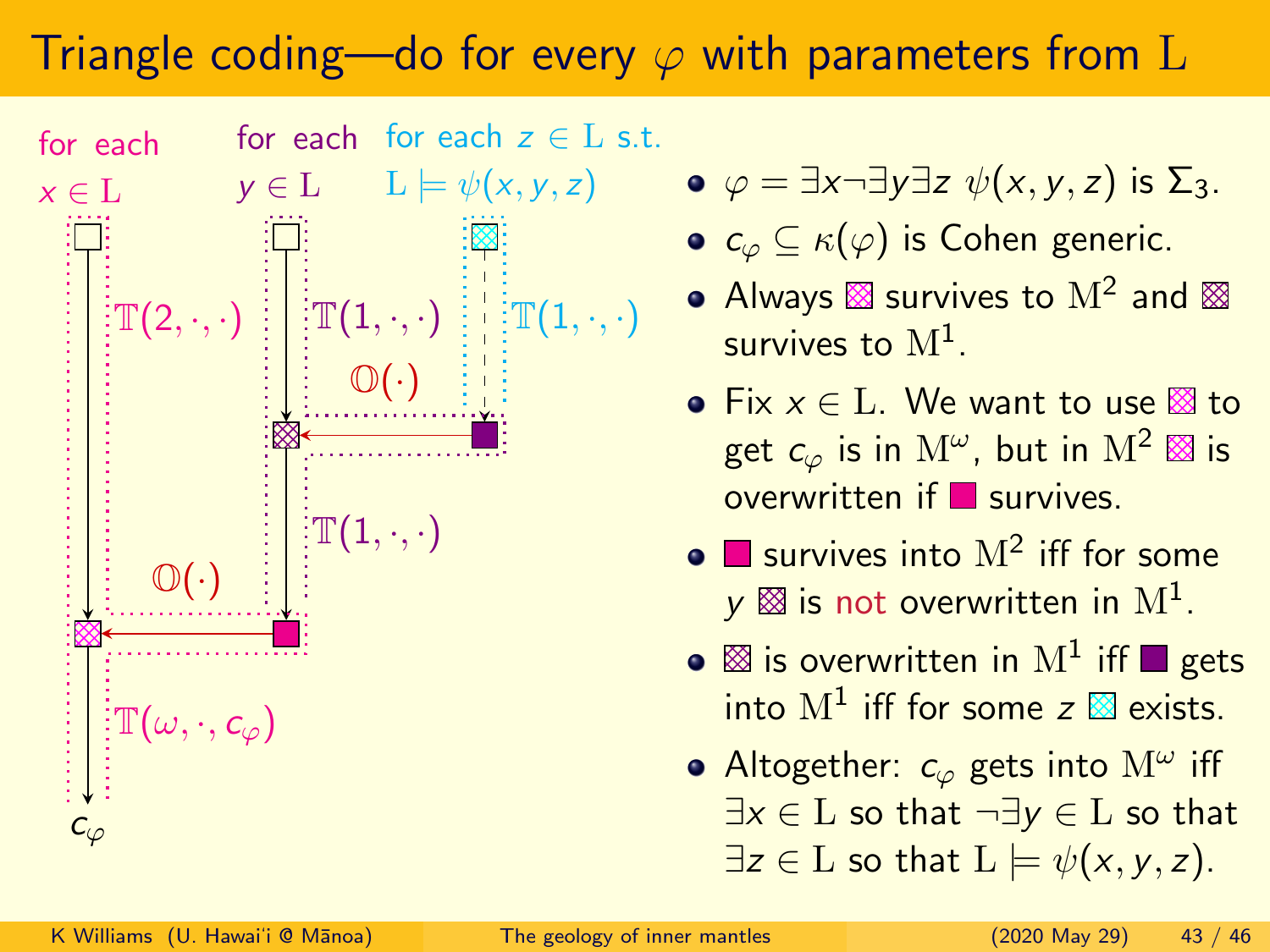#### **Conjecture**

Let  $\gamma$  be a limit ordinal. Then there is a class forcing extension of L in which  $\mathrm{M}^\gamma$  can define the satisfaction predicate for  $\mathrm{L}$ , and  $\mathrm{M}^\eta$  is a definable class for each  $\eta < \gamma$ .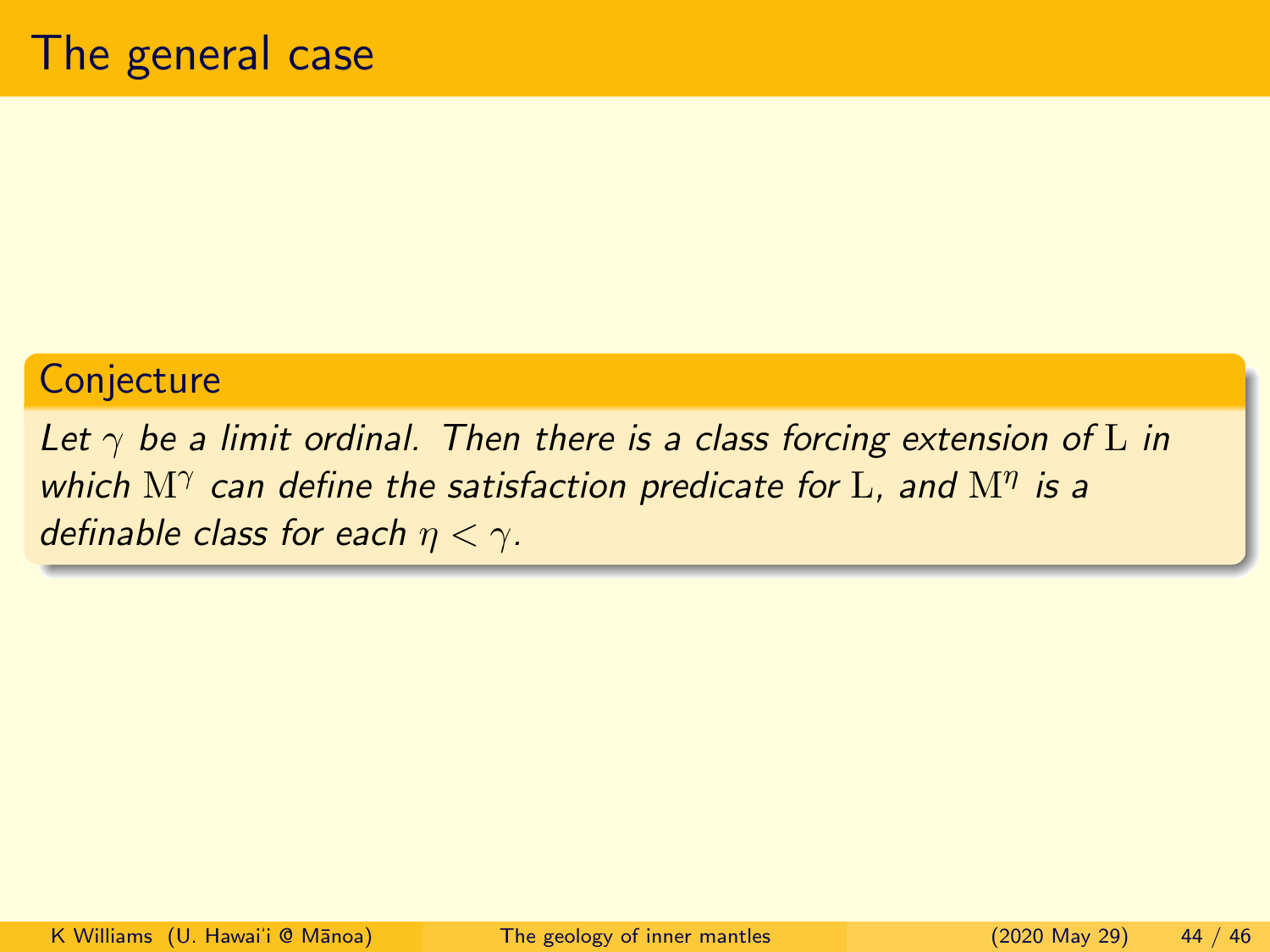# Thank you!